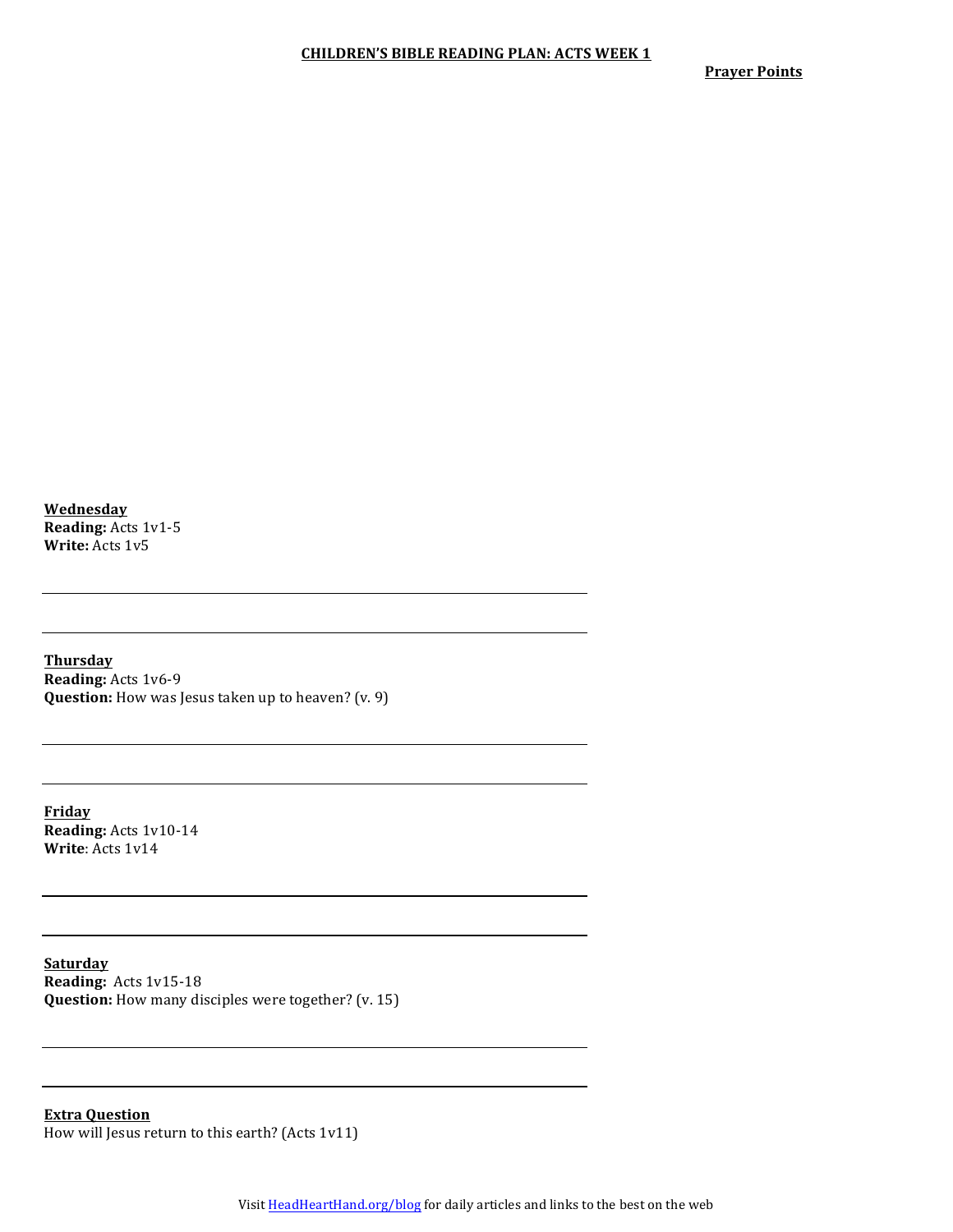**Sunday Reading:** Acts 1v19-22 **Write:** Acts 1v22

**Prayer Points** 

**Monday**

**Reading:** Acts 1v23-26 **Question:** Who chose the replacement Apostle? (v. 24)

**Tuesday Reading:** Acts 2v1-4 **Write:** Acts 2v4

**Wednesday Reading:** Acts 2v5-8 **Question:** What did they hear? (v. 8)

**Thursday Reading:** Acts 2v9-13 **Write:** Acts 2v11

**Friday Reading:** Acts 2v14-17 **Question**: Who predicted/prophesied Pentecost? (v. 16)

**Saturday Reading:** Acts 2v18-21 **Write:** Acts 2v21

**Extra Question** What is it to "call upon the name of the Lord"? (Acts  $2v21$ )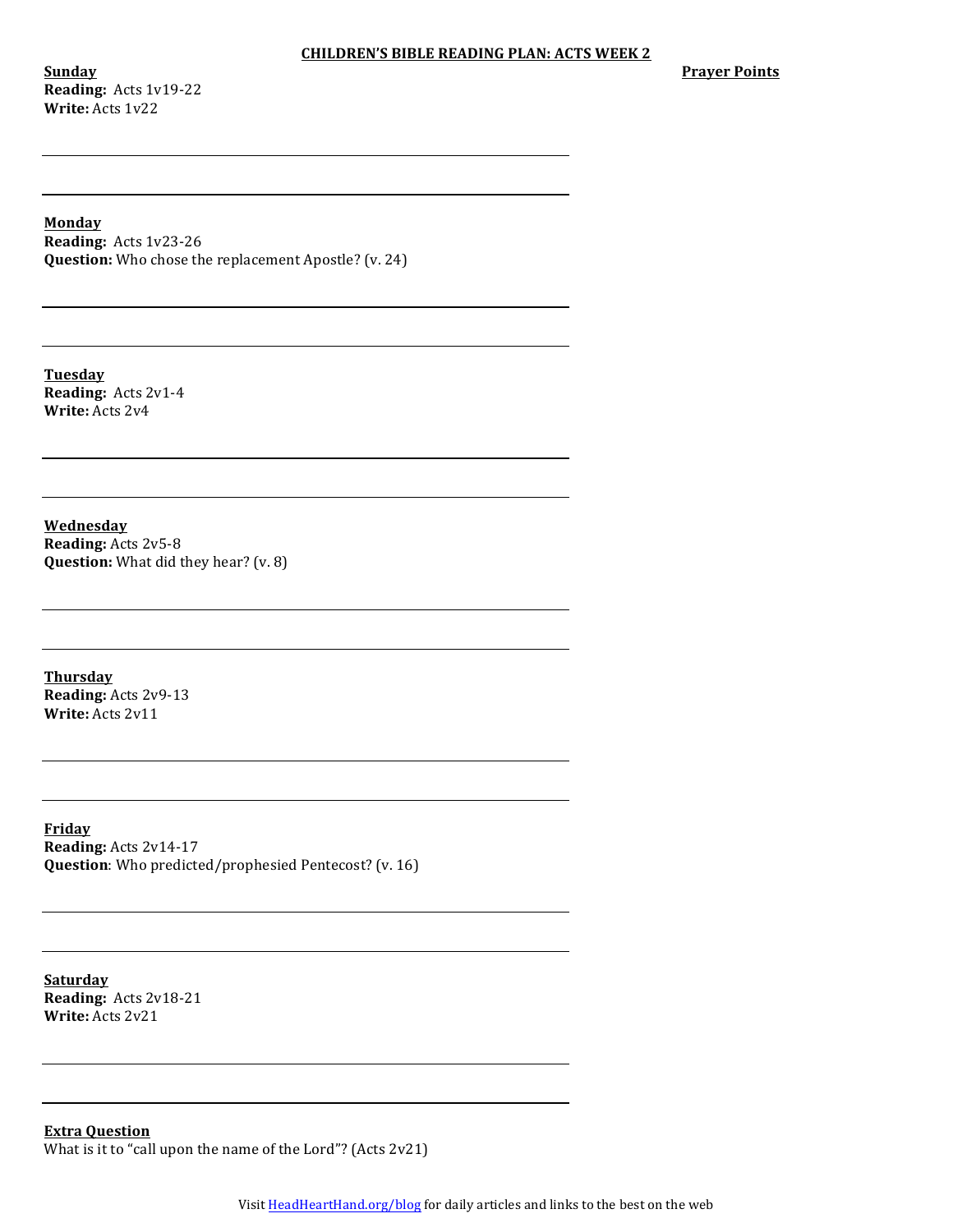**Prayer Points** 

**Sunday Reading:** Acts 3v1-6 **Question:** In whose name did Peter heal the lame man? (v. 6)

**Monday**

**Reading:** Acts 3v7-11 **Write:** Acts 7v8

**Tuesday Reading:** Acts 3v12-16 **Question:** How is Jesus described in verse 15?

**Wednesday Reading:** Acts 3v17-21 **Write:** Acts 3v19

**Thursday Reading:** Acts 3v22-26 **Question:** How does Jesus bless us? (v. 26)

**Friday Reading:** Acts 4v1-4 **Write**: Acts 1v4

**Saturday Reading:** Genesis 3v17-21 **Reading:** Acts 4v5-10 **Question:** What filled Peter? (v. 8)

**Extra Question** What did the people do to Jesus? What did God do to Jesus?  $(v. 10)$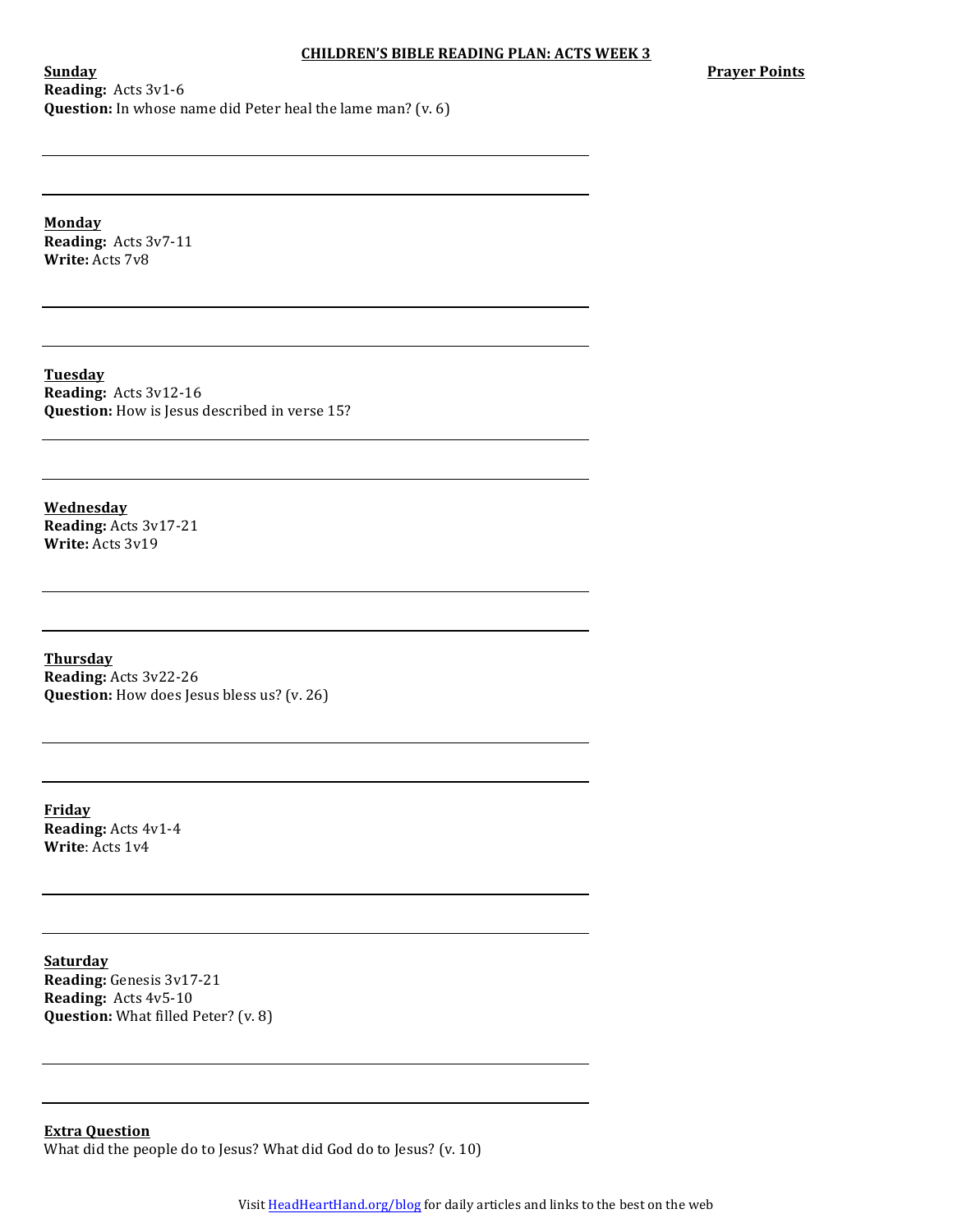**Prayer Points** 

**Sunday Reading:** Acts 3v1-6 **Question:** In whose name did Peter heal the lame man? (v. 6)

**Monday**

**Reading:** Acts 3v7-11 **Write:** Acts 7v8

**Tuesday Reading:** Acts 3v12-16 **Question:** How is Jesus described in verse 15?

**Wednesday Reading:** Acts 3v17-21 **Write:** Acts 3v19

**Thursday Reading:** Acts 3v22-26 **Question:** How does Jesus bless us? (v. 26)

**Friday Reading:** Acts 4v1-4 **Write**: Acts 1v4

**Saturday Reading:** Acts 4v5-10 **Question:** What filled Peter? (v. 8)

**Extra Question** What did the people do to Jesus? What did God do to Jesus?  $(v. 10)$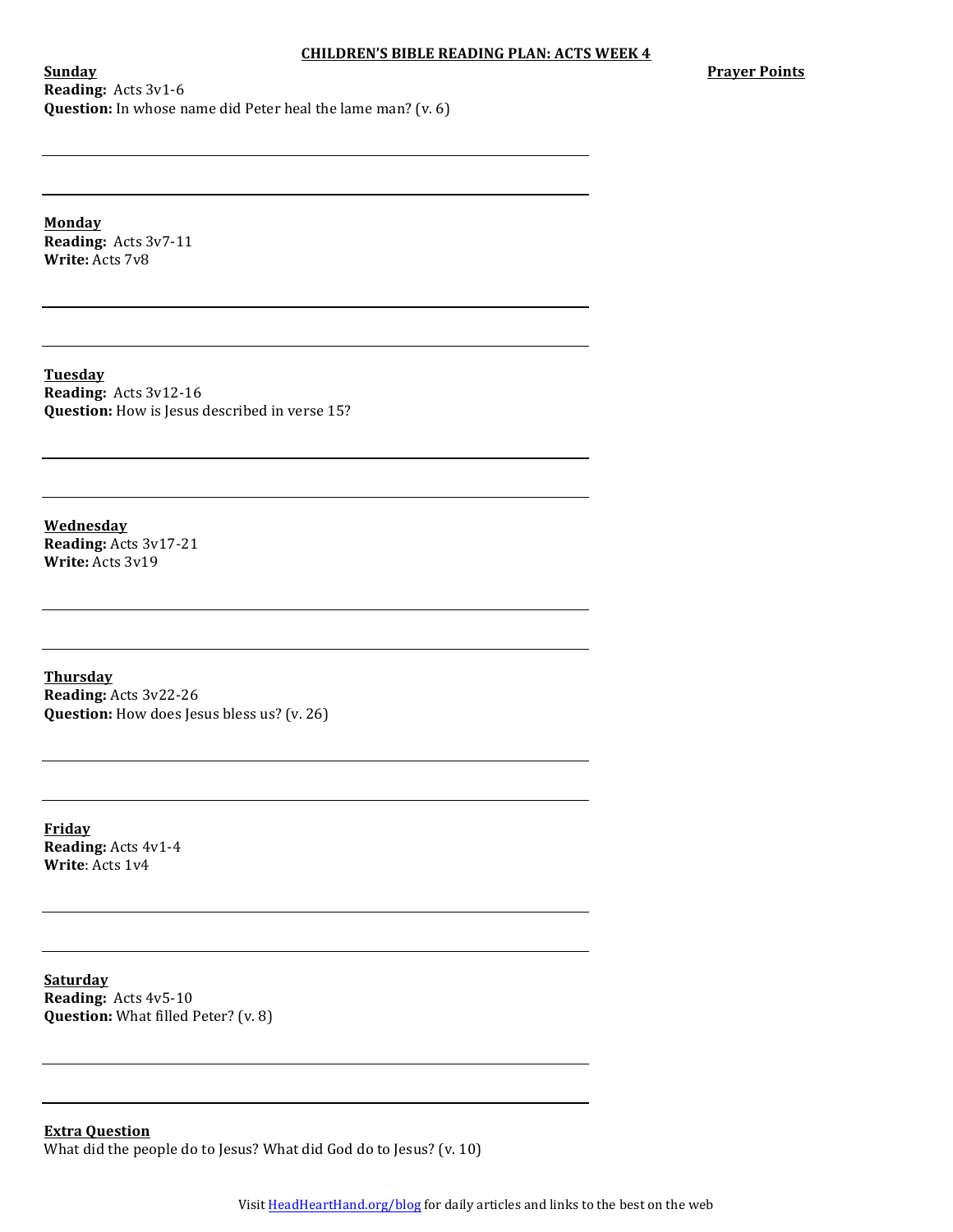#### **CHILDREN'S BIBLE READING PLAN: ACTS WEEK 5**

**Prayer Points** 

**Sunday Reading:** Acts 4v11-14 **Question:** Where else can we find salvation apart from in Jesus? (v. 12)

**Monday Reading:** Acts 4v15-18 **Write:** Acts 4v18

**Tuesday Reading:** Acts 4v19-22 **Question:** How did they respond to the order not to speak Jesus name? (v. 19-20)

**Wednesday Reading:** Acts 4v23-26 **Write:** Acts 4v26

**Thursday Reading:** Acts 4v27-30 **Question:** What did the disciples pray for when they were threatened? (v. 29)

**Friday Reading:** Acts 4v31-33 **Write**: Acts 4v33

**Saturday Reading:** Acts 4v34-37 **Question:** What did the people do with their property? (v. 34)

**Extra Question** What helped the Apostles to speak so bravely? (v. 31)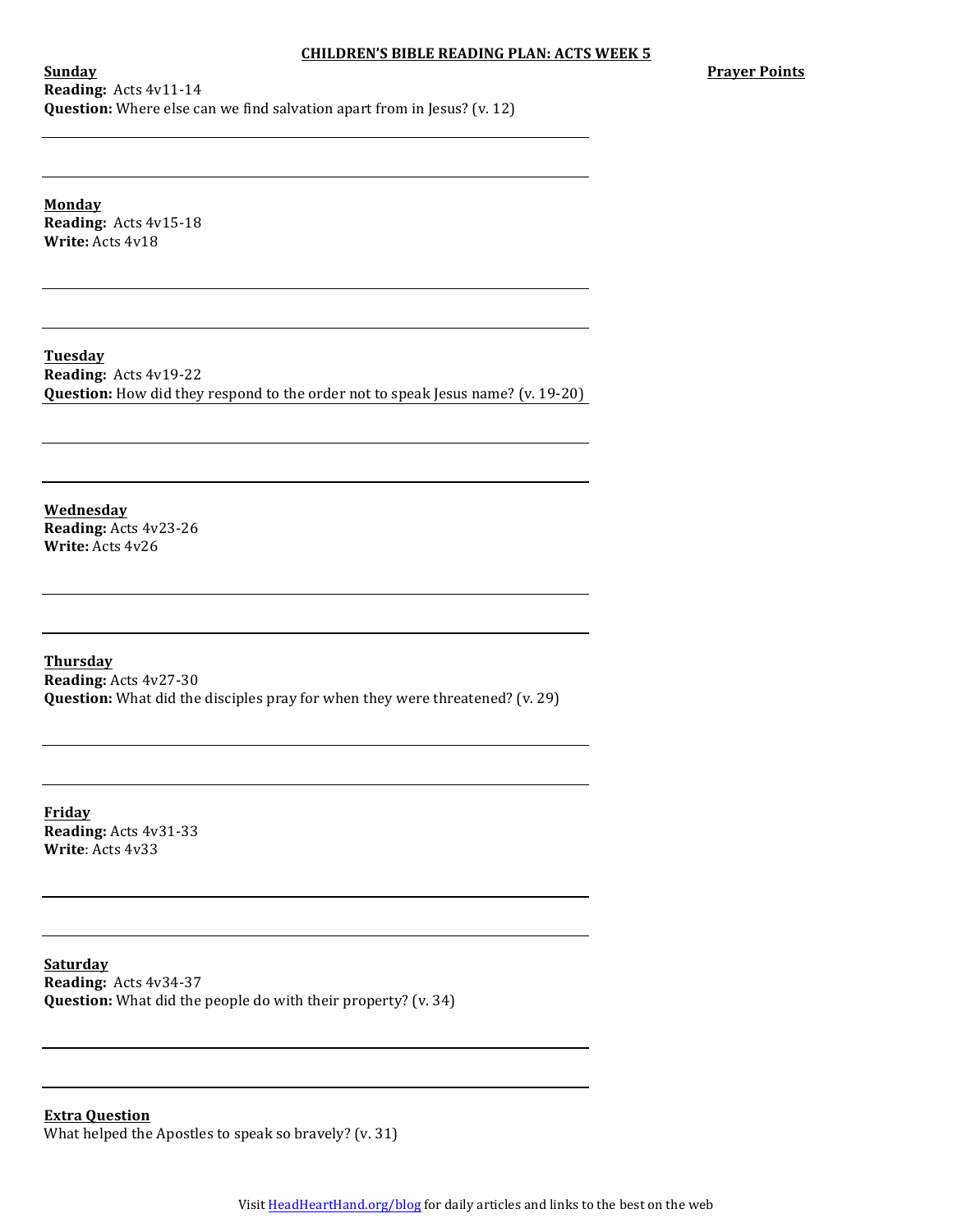**Sunday Reading:** Acts 5v1-6 **Write:** Acts 5v3

## **Monday**

**Reading:** Acts 5v7-11 **Question:** What happened when Ananias and Sapphira died? (v. 11)

**Tuesday Reading:** Acts 5v12-16 **Question:** How many were healed? (v. 16)

**Wednesday Reading:** Acts 5v17-20 **Write:** Acts 5v20

**Thursday Reading:** Acts 5v21-24 **Write:** Acts 5v24

**Friday Reading:** Acts 5v25-28 **Write**: Acts 5v28

**Saturday Reading:** Acts 5v29-32 **Question:** Who should we obey first? (v. 29)

**Extra Question** Why did God exalt (lift up) Jesus? ( $5v31$ ) Do you know Jesus in this way? **CHILDREN'S BIBLE READING PLAN: ACTS WEEK 7** 

Visit **HeadHeartHand.org/blog** for daily articles and links to the best on the web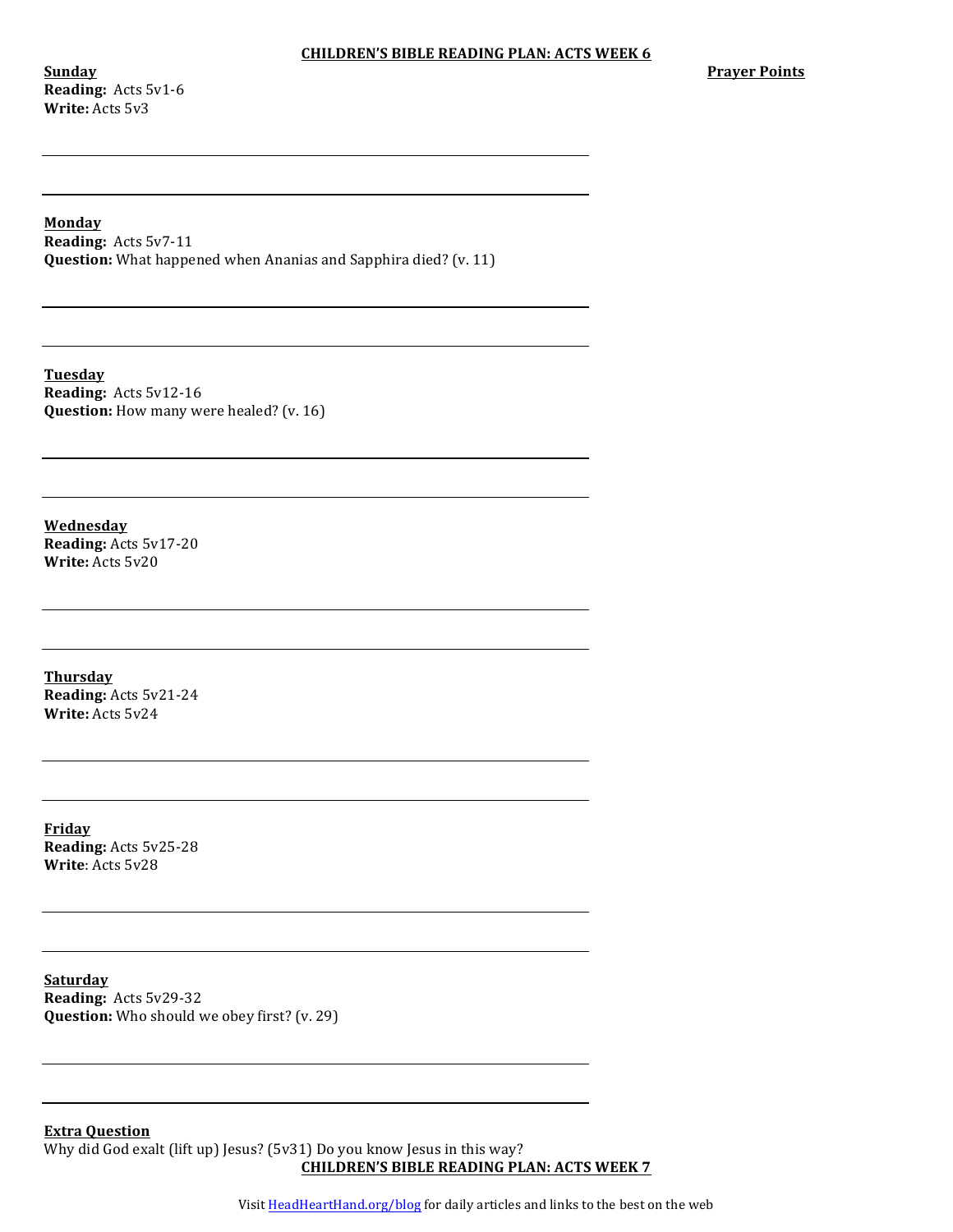**Sunday Reading:** Acts 5v33-37 **Write:** Acts 5v33

**Monday Reading:** Acts 5v38-42 **Write:** Acts 5v41

**Tuesday Reading:** Acts 6v1-4 **Question:** What was the Apostle's plan? (v. 4)

**Wednesday Reading:** Acts 6v5-8 **Write:** Acts 6v8

**Thursday Reading:** Acts 6v9-11 **Write:** Acts 6v10

**Friday Reading:** Acts 6v12-15 **Question**: What did Stephen look like? (v. 15)

**Saturday Reading:** Acts 7v1-5 **Question:** What did God say to Abraham? (v. 3)

**Extra Question** What was surprising about God's promise to Abraham? (Acts  $7v5$ )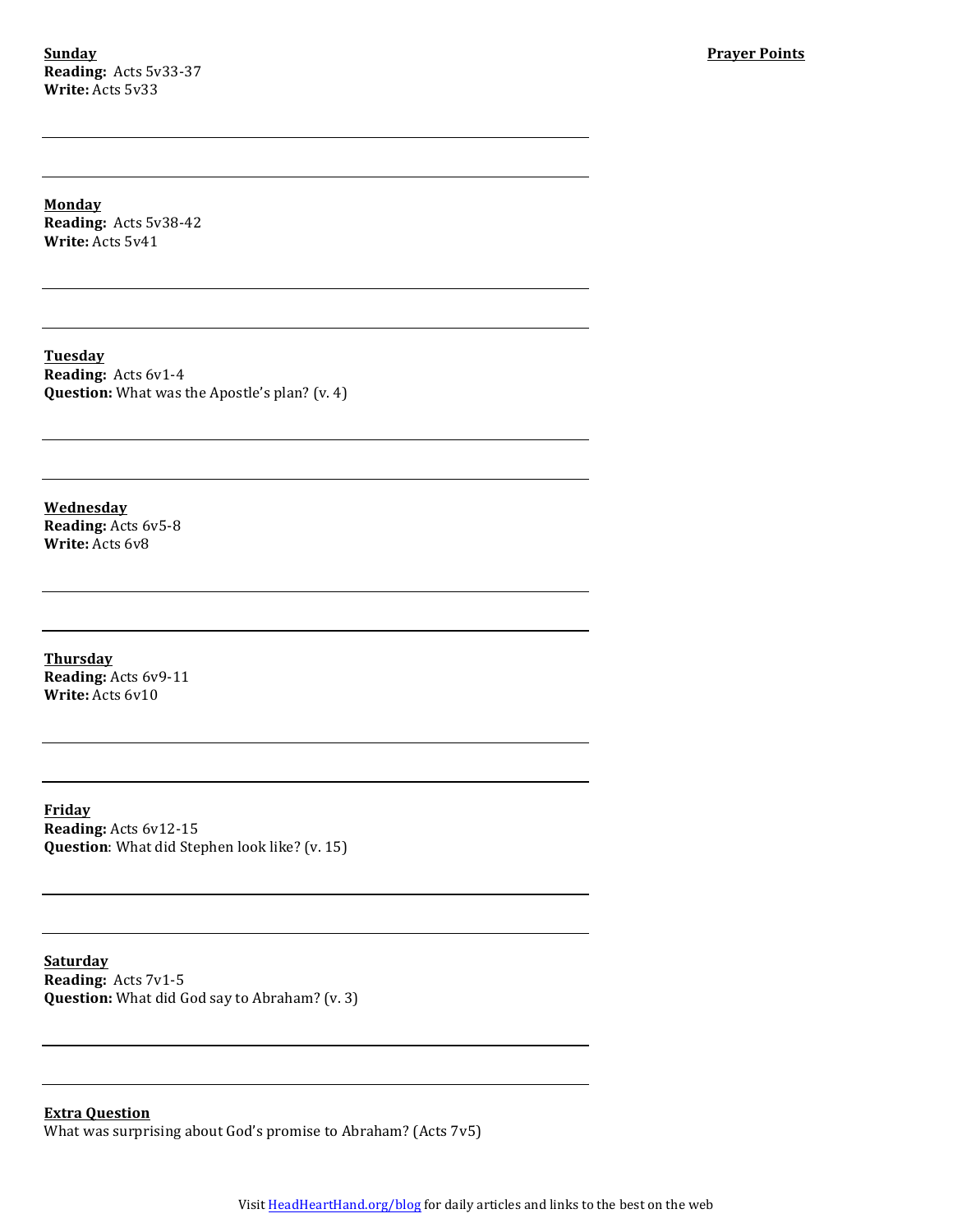**Sunday Reading:** Acts 7v6-10 **Write:** Acts 7v9

## **Monday**

**Reading:** Acts 7v11-16 **Question:** How many souls/people went to Egypt with Jacob? (v. 14)

**Tuesday Reading:** Judges 8v22-27 **Write:** Judges 8v23

**Wednesday Reading:** Acts 7v23-28 **Write:** Acts 7v25

**Thursday Reading:** Acts 7v29-32 **Question:** Who appeared to Moses in the wilderness? (v. 30)

**Friday Reading:** Acts 7v33-36 **Write**: Acts 7v34

**Saturday Reading:** Acts 7v37-41 **Question:** What did Moses say to the Israelites? (v. 37)

**Extra Question** Describe the idolatry in Acts 7v41. Do you have any idols?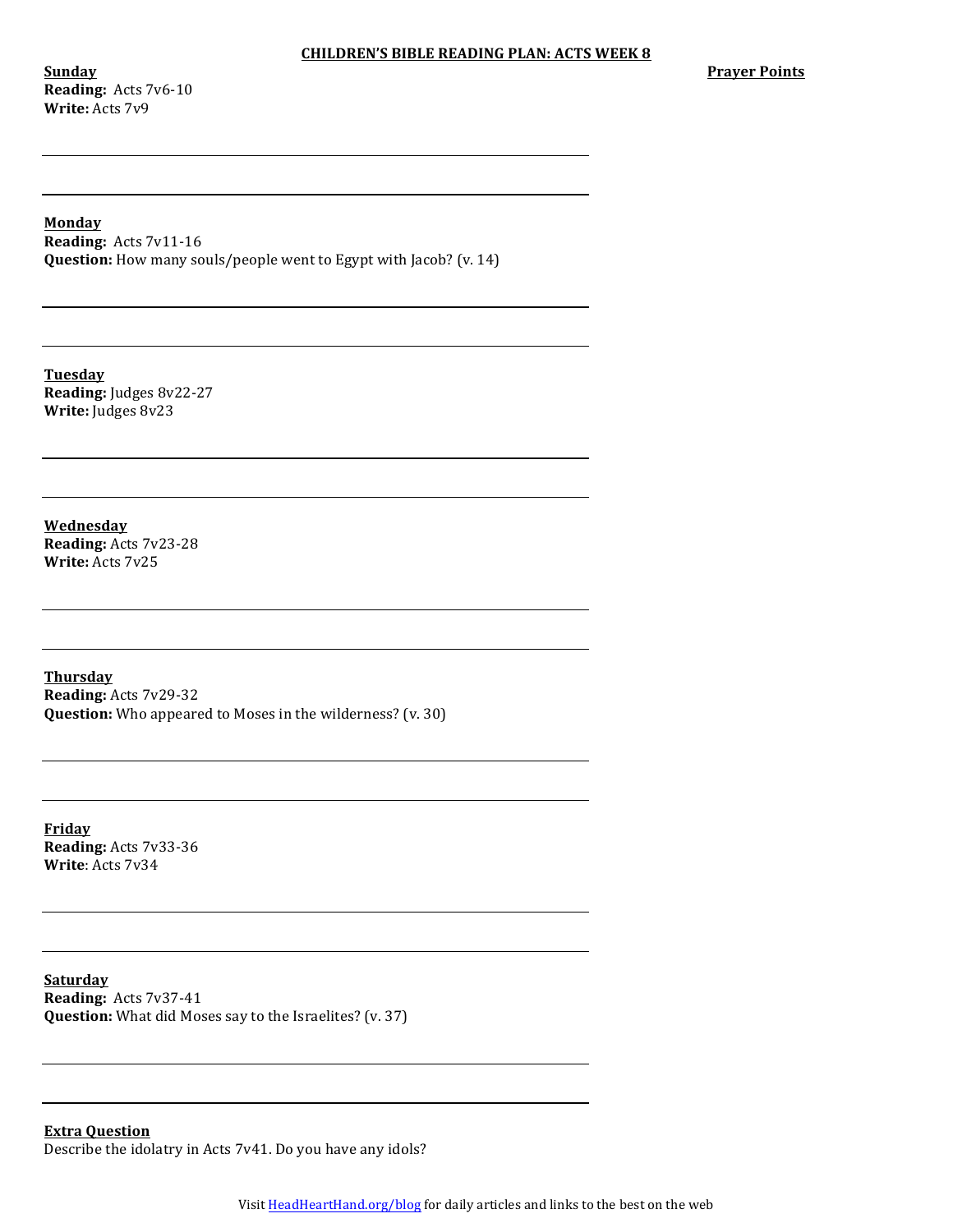**Prayer Points** 

**Sunday Reading:** Acts 7v42-44 **Question:** What did the "fathers" have in the wilderness? (v. 44)

**Monday**

**Reading:** Acts 7v45-50 **Write:** Acts 7v48

**Tuesday Reading:** Acts 7v51-53 **Question:** Who did they betray and murder? (v. 52)

**Wednesday Reading:** Acts 7v54-56 **Write:** Acts 7v55

**Thursday Reading:** Acts 7v57-60 **Question:** What were Stephen's last words? (v. 60)

**Friday Reading:** Acts 8v1-4 **Write**: Acts 8v4

**Saturday Reading:** Acts 8v5-8 **Question:** What did Philip do in Samaria? (v. 5)

**Extra Question** Did killing Stephen and persecuting the church destroy the church? (v. 4, 6, 8)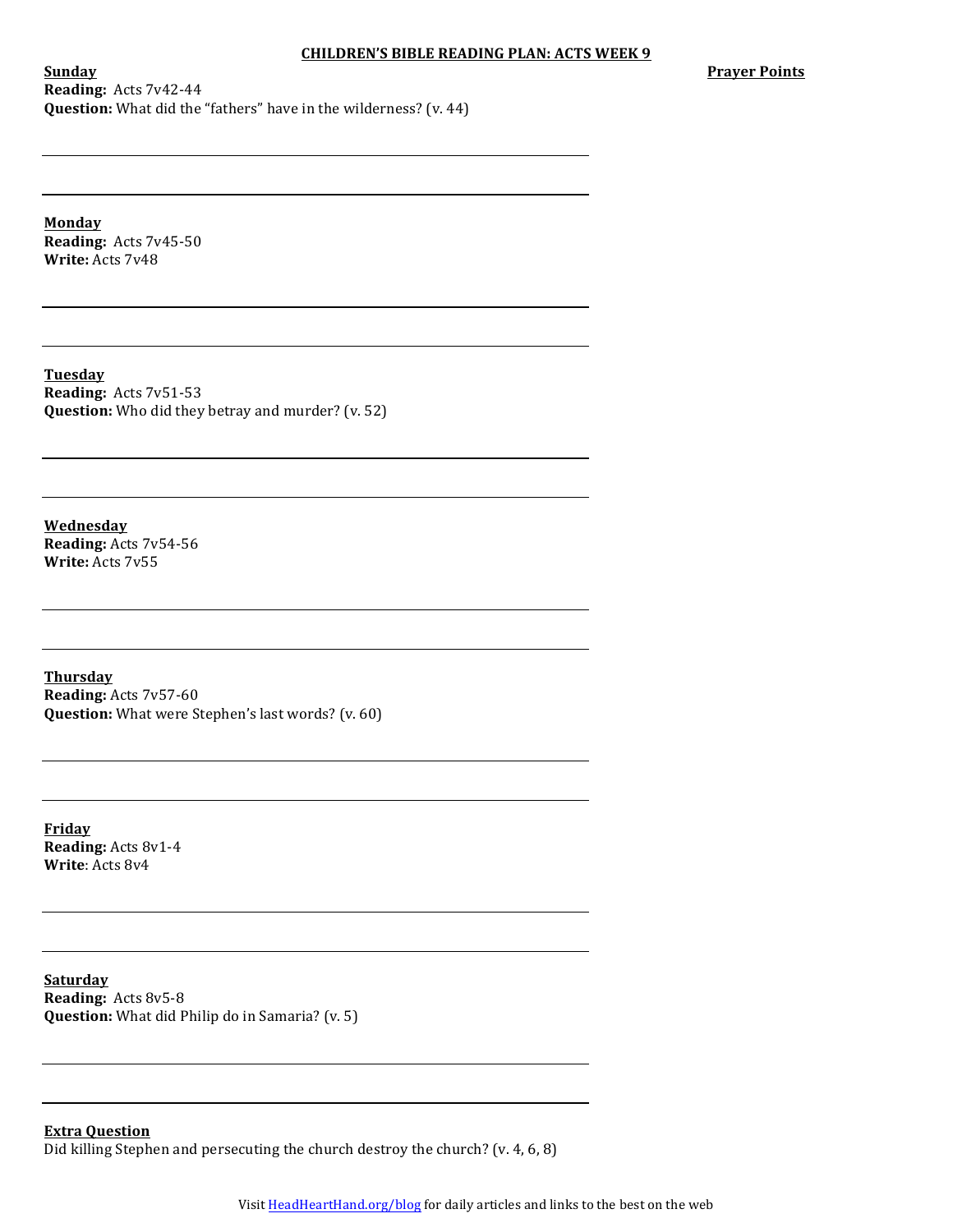**Sunday Reading:** Acts 8v9-13 **Write:** Acts 8v13

**Prayer Points** 

**Monday**

**Reading:** Acts 8v14-17 **Question:** What did they pray for? (v. 15)

**Tuesday Reading:** Acts 8v18-24 **Question:** What did Simon think he could buy? (v. 18)

**Wednesday Reading:** Acts 8v25-29 **Write:** Acts 8v29

**Thursday Reading:** Acts 8v30-34 **Question:** What was the Eunuch's question? (v. 34)

**Friday Reading:** Acts 8v35-40 **Write**: Acts 8v35

**Saturday Reading:** Acts 9v1-5 **Write:** Acts  $9v5$ 

**Extra Question**

Do you think Saul knew that he was doing wrong? (Acts 9v5)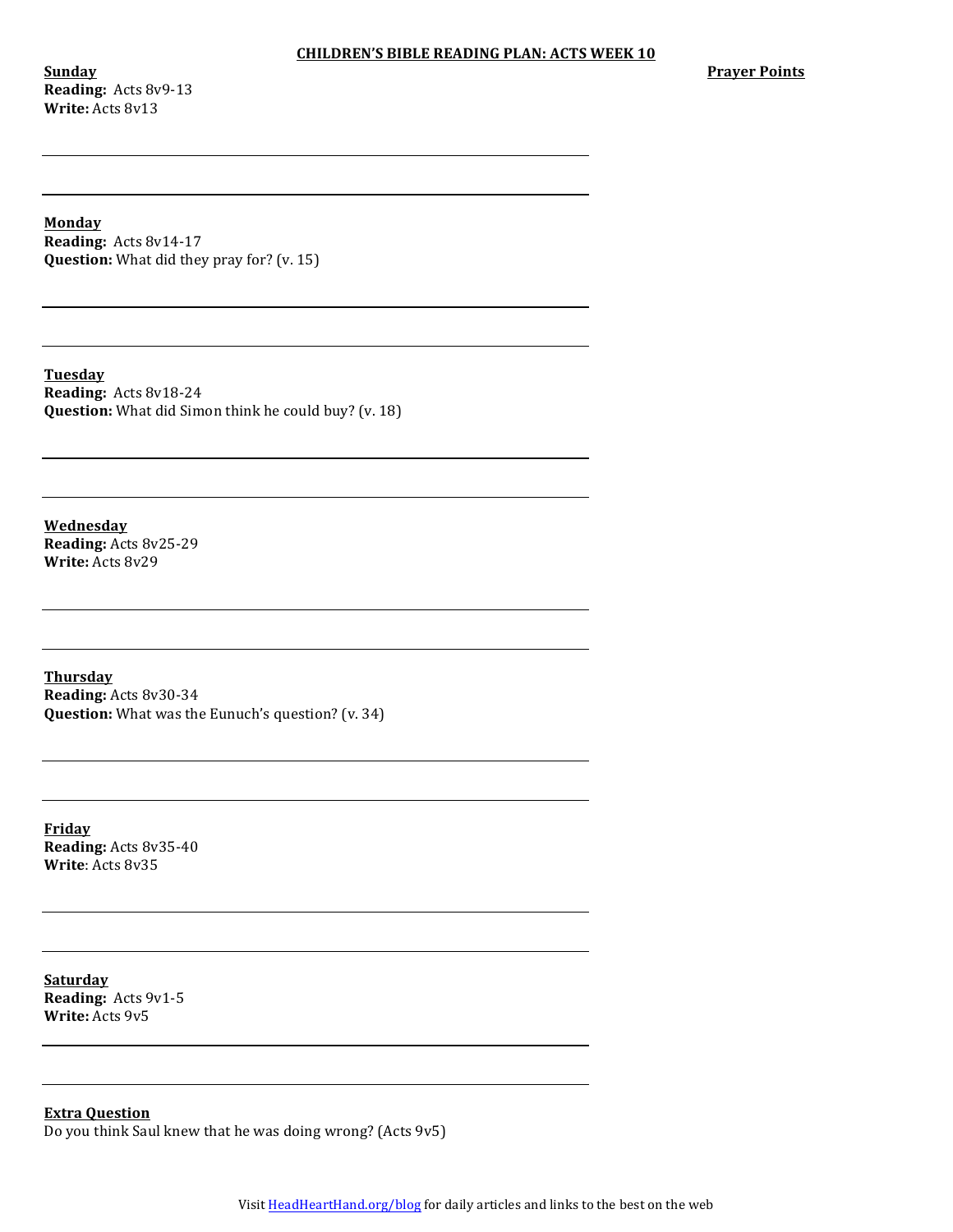**Sunday Reading:** Acts 9v6-9 **Question:** What did Saul ask the Lord? (v. 6) **Prayer Points** 

**Monday**

**Reading:** Acts 9v10-12 **Question:** What did God say that Saul was doing? (v. 11)

**Tuesday Reading:** Acts 9v13-16 **Write:** Acts 9v15

**Wednesday Reading:** Acts 9v17-20 **Write:** Acts 9v20

**Thursday Reading:** Acts 9v21-23 **Write:** Acts 9v22

**Friday Reading:** Acts 9v24-26 **Question**: How did the other disciples react to Saul? (v. 26)

**Saturday Reading:** Acts 9v27-31 **Question:** Describe the churches (v. 31).

**Extra Question** What is the fear of the Lord and the comfort of the Holy Spirit?  $(v. 31)$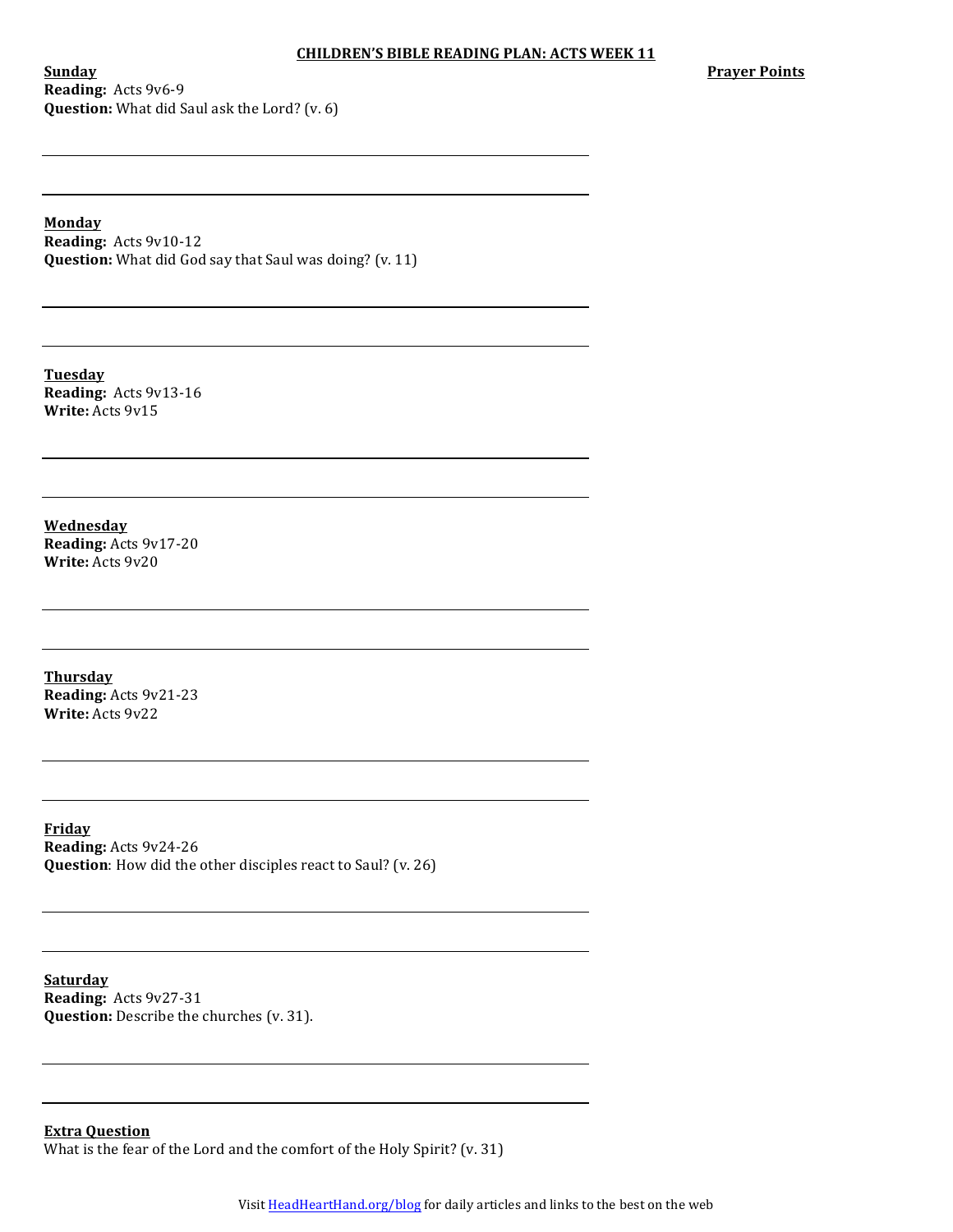**Sunday Reading:** Acts 9v6-9 **Question:** What did Saul ask the Lord? (v. 6) **Prayer Points** 

**Monday**

**Reading:** Acts 9v10-12 **Question:** What did God say that Saul was doing? (v. 11)

**Tuesday Reading:** Acts 9v13-16 **Write:** Acts 9v15

**Wednesday Reading:** Acts 9v17-20 **Write:** Acts 9v20

**Thursday Reading:** Acts 9v21-23 **Write:** Acts 9v22

**Friday Reading:** Acts 9v24-26 **Question**: How did the other disciples react to Saul? (v. 26)

**Saturday Reading:** Acts 9v27-31 **Question:** Describe the churches (v. 31).

**Extra Question** What is the fear of the Lord and the comfort of the Holy Spirit?  $(v. 31)$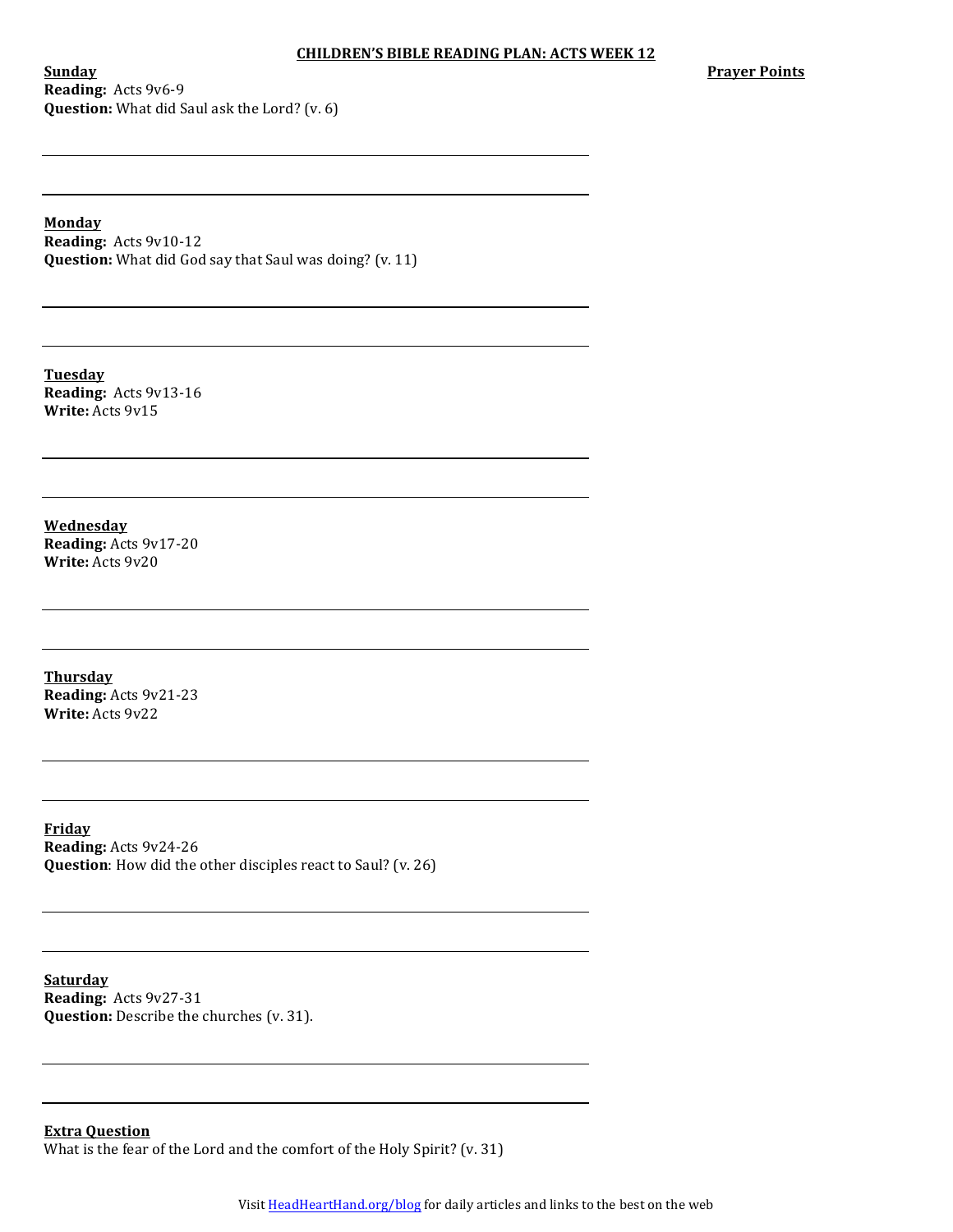**Sunday Reading:** Acts 9v32-35 **Write:** Acts 32v34

**Prayer Points** 

**Monday**

**Reading:** Acts 9v36-39 **Question:** Describe Dorcas (v. 36).

**Tuesday Reading:** Acts 9v40-42 **Write:** Acts 9v42

**Wednesday Reading:** Acts 10v1-3 **Write:** Describe Cornelius (v. 2)

**Thursday Reading:** Acts 10v4-8 **Write:** Acts 10v4

**Friday Reading:** Acts 10v9-12 **Question**: What did Peter go up on the housetop to do? (v. 9)

**Saturday Reading:** Acts 10v44-48 **Write:** Acts 10v44

**Extra Question**

Why were the Jews (the circumcision) astonished? (Acts 10v45)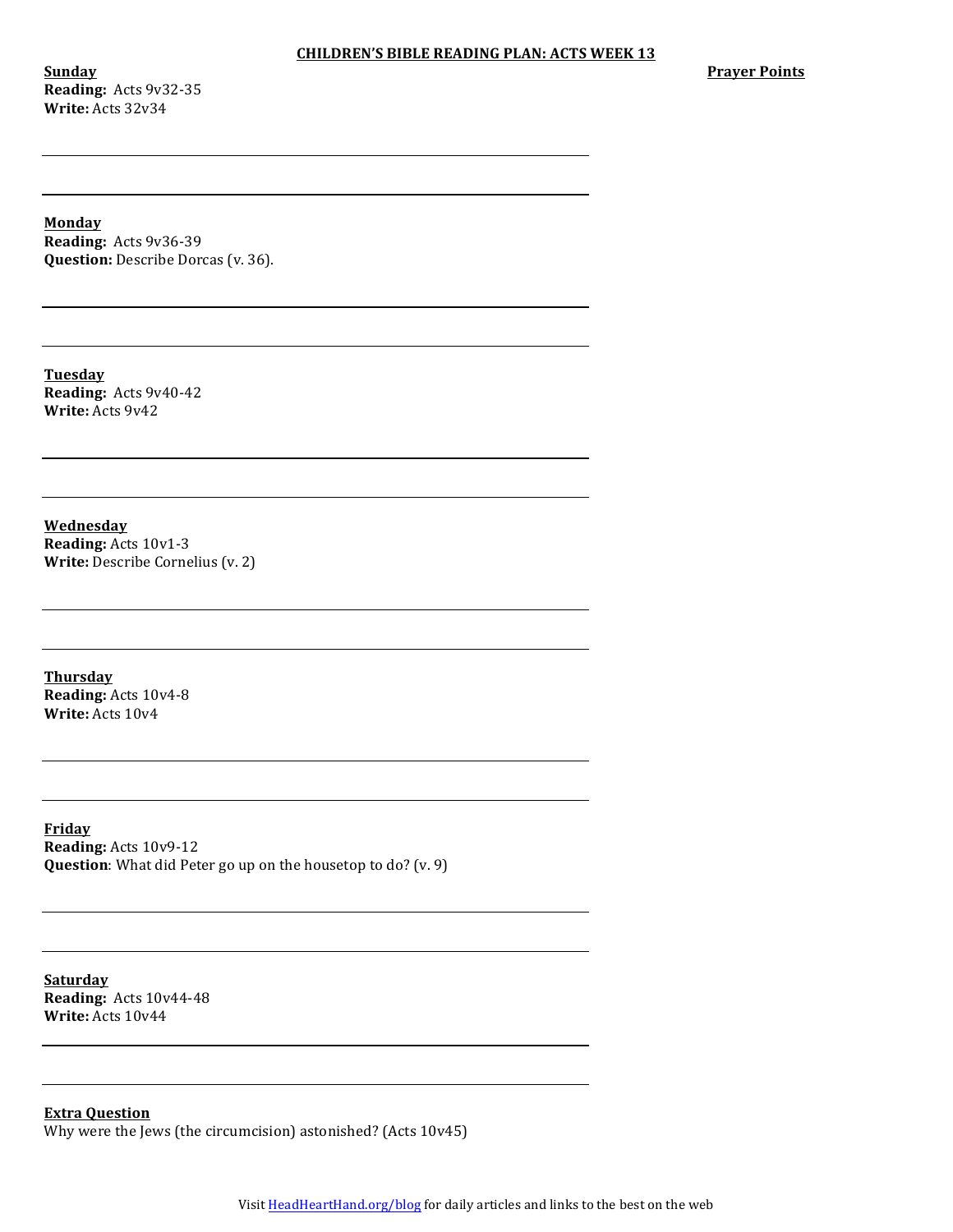**Sunday Reading:** Acts  $10v17-20$ **Write:** Acts 10v20

**Prayer Points** 

**Monday**

**Reading:** Acts 10v21-23 **Question:** Describe Cornelius (v. 22)

**Tuesday Reading:** Acts  $10v24-27$ **Write:** Acts 10v26

**Wednesday Reading:** Acts 10v28-33 **Question:** What did the visitor say to Cornelius? (v. 31)

**Thursday Reading:** Acts 10v34-38 **Write:** Acts 10v36

**Friday Reading:** Acts 10v39-43 **Write**: Acts 10v39

**Saturday Reading:** Acts 10v44-48 **Write:** Acts 10v44

**Extra Question** Why were the Jews (the circumcision) astonished? (Acts  $10v45$ )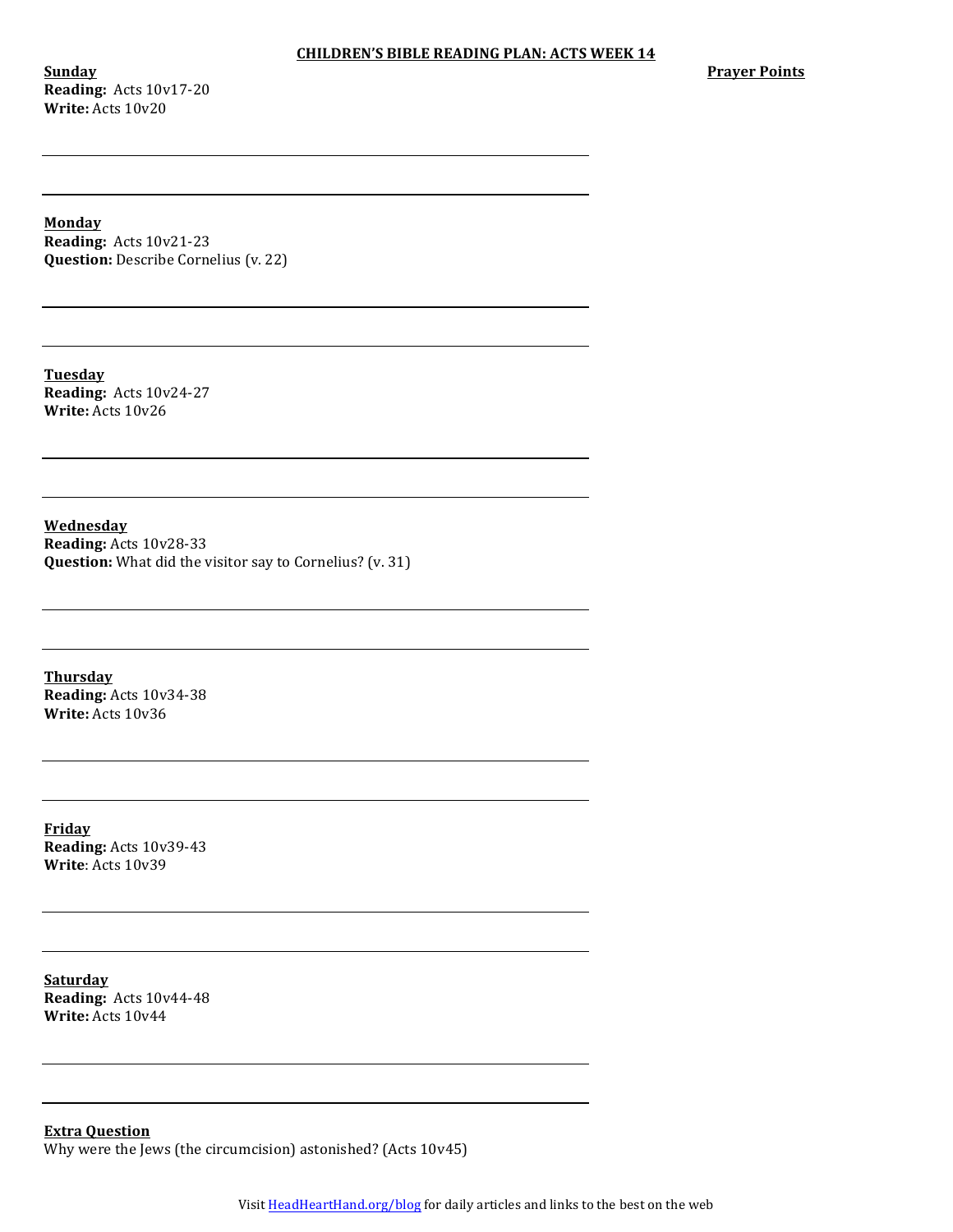**Sunday Reading:** Acts 11v1-6 **Write:** Acts 11v1

**Prayer Points** 

**Monday**

**Reading:** Acts 11v7-10 **Write:** Acts 11v9

**Tuesday Reading:** Acts 11v11-14 **Write:** Acts 11v14

**Wednesday Reading:** Acts 11v15-18 **Write:** Acts 11v18

**Thursday Reading:** Acts 11v19-21 **Question:** What happened when they preached to the Grecians/Greeks? (v. 20)

**Friday Reading:** Acts 11v22-26 **Question**: Describe Barnabas (v. 24)

**Saturday Reading:** Acts 11v27-30 **Write:** Acts 11v29

**Extra Question**

How can we show that the Gospel is for all peoples of all colors and kinds?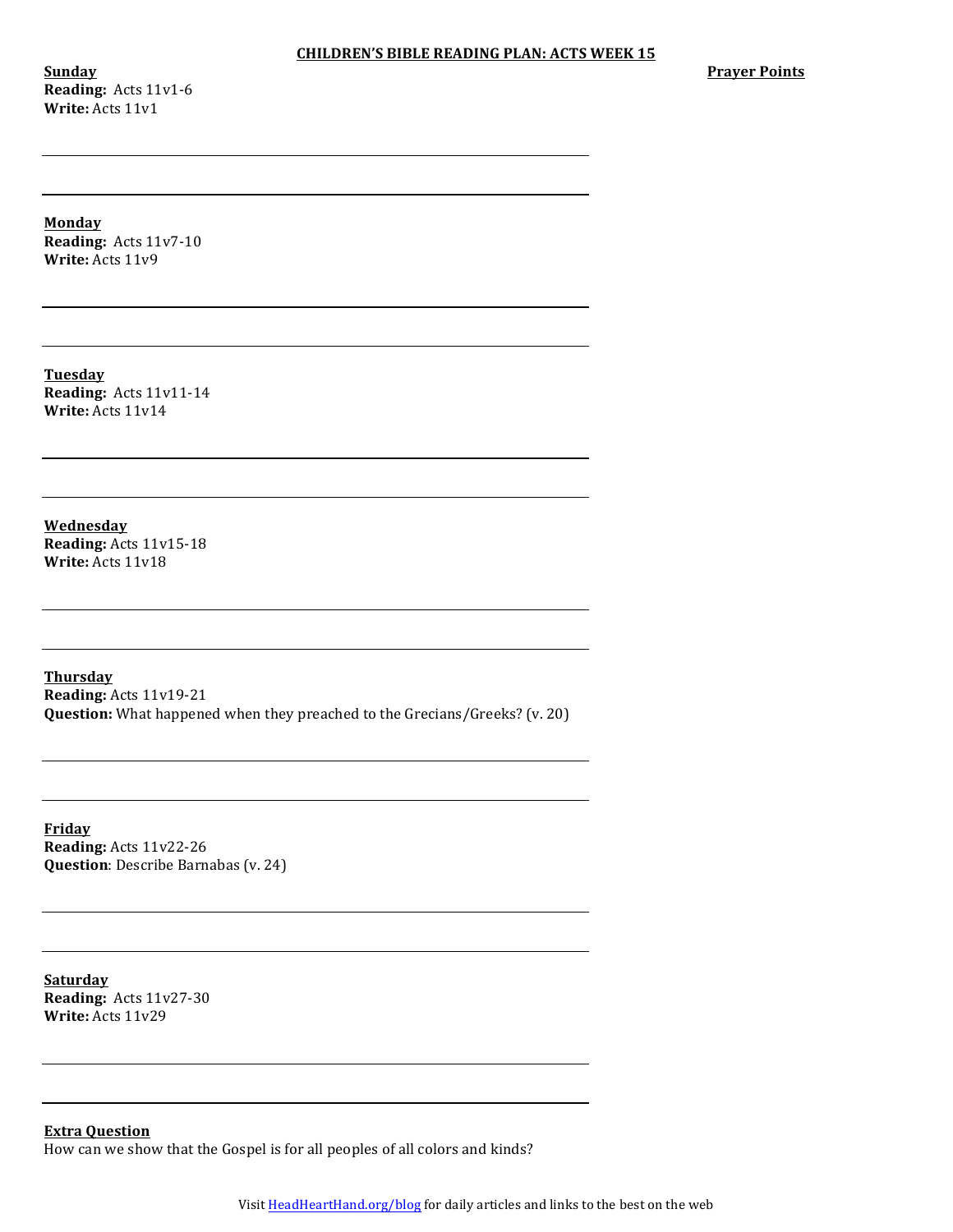**Sunday Reading:** Acts 12v1-5 **Write:** Acts 12v5

### **Monday**

**Reading:** Acts 12v6-9 **Question:** What was Peter thinking as the Angel led him out of prison? (v. 9)

**Tuesday Reading:** Acts 12v10-12 **Write:** Acts 12v11

**Wednesday Reading:** Acts 12v13-15 **Question:** What did Rhoda do when she saw Peter? (v. 14)

**Thursday Reading:** Acts 12v16-19 **Write:** Acts 12v16

**Friday Reading:** Acts 12v20-23 **Write**: Acts 20v23

**Saturday Reading:** Acts 12v24-25 **Question:** What happened to the Word of God? (v. 24)

**Extra Question** Can you think of any times you did not give God glory? (Acts 12v23)

Visit **HeadHeartHand.org/blog** for daily articles and links to the best on the web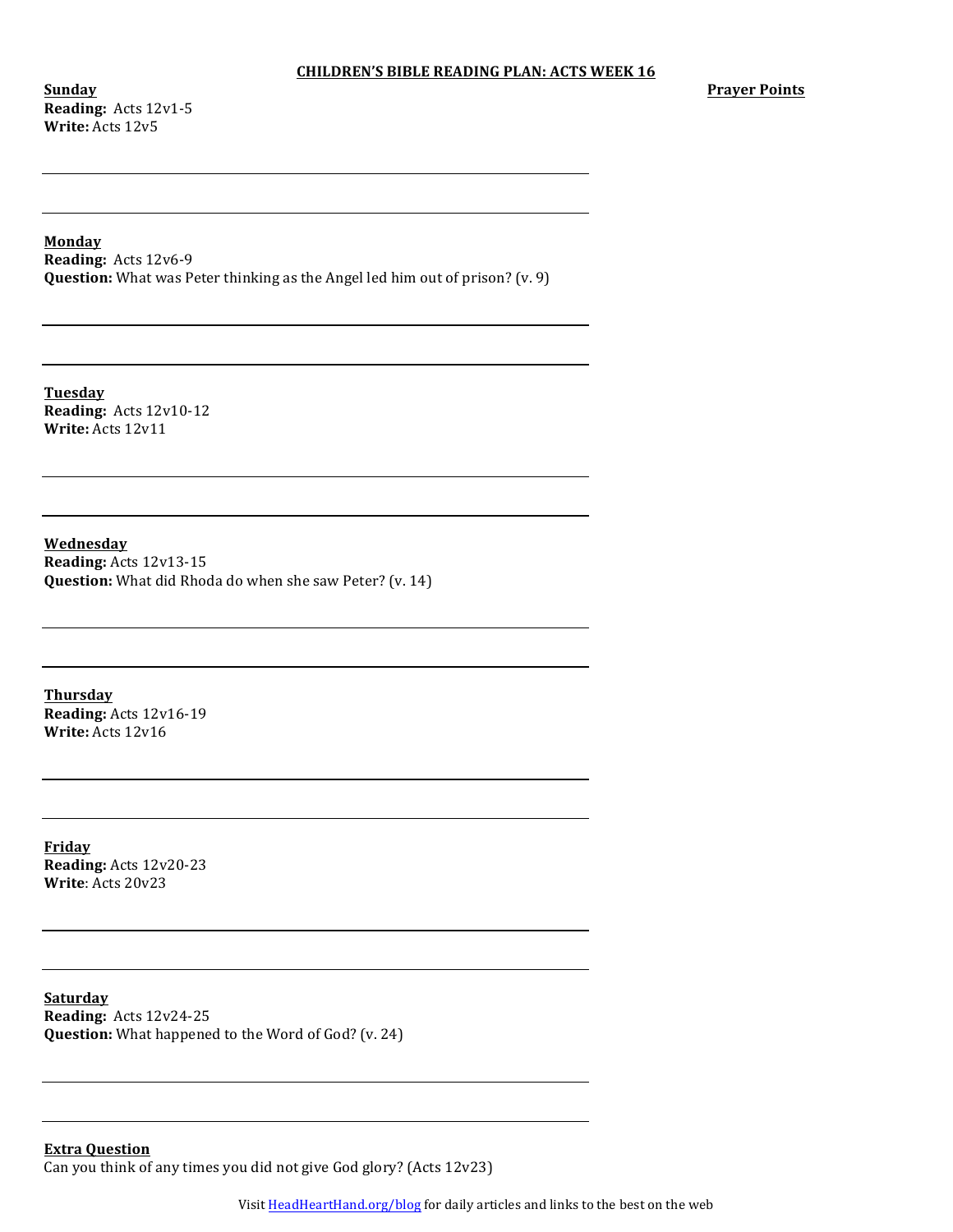**Sunday Reading:** Acts 13v1-3 **Write:** Acts 13v3

**Prayer Points** 

**Monday**

**Reading:** Acts 13v4-7 **Question:** What did Sergius Paulus want? (v. 7)

**Tuesday Reading:** Acts 13v8-10 **Write:** Acts 13v8

**Wednesday Reading:** Acts 13v11-13 **Write:** Acts 13v12

**Thursday Reading:** Acts 13v14-17 **Write:** Acts 13v16

**Friday Reading:** Acts 13v18-21 **Question**: How long did God's patience last with the Israelites in the desert? (v. 18) 

**Saturday Reading:** Acts 13v22-25 **Write:** Acts 13v23

**Extra Question** How did John describe Jesus? (Acts 13v25)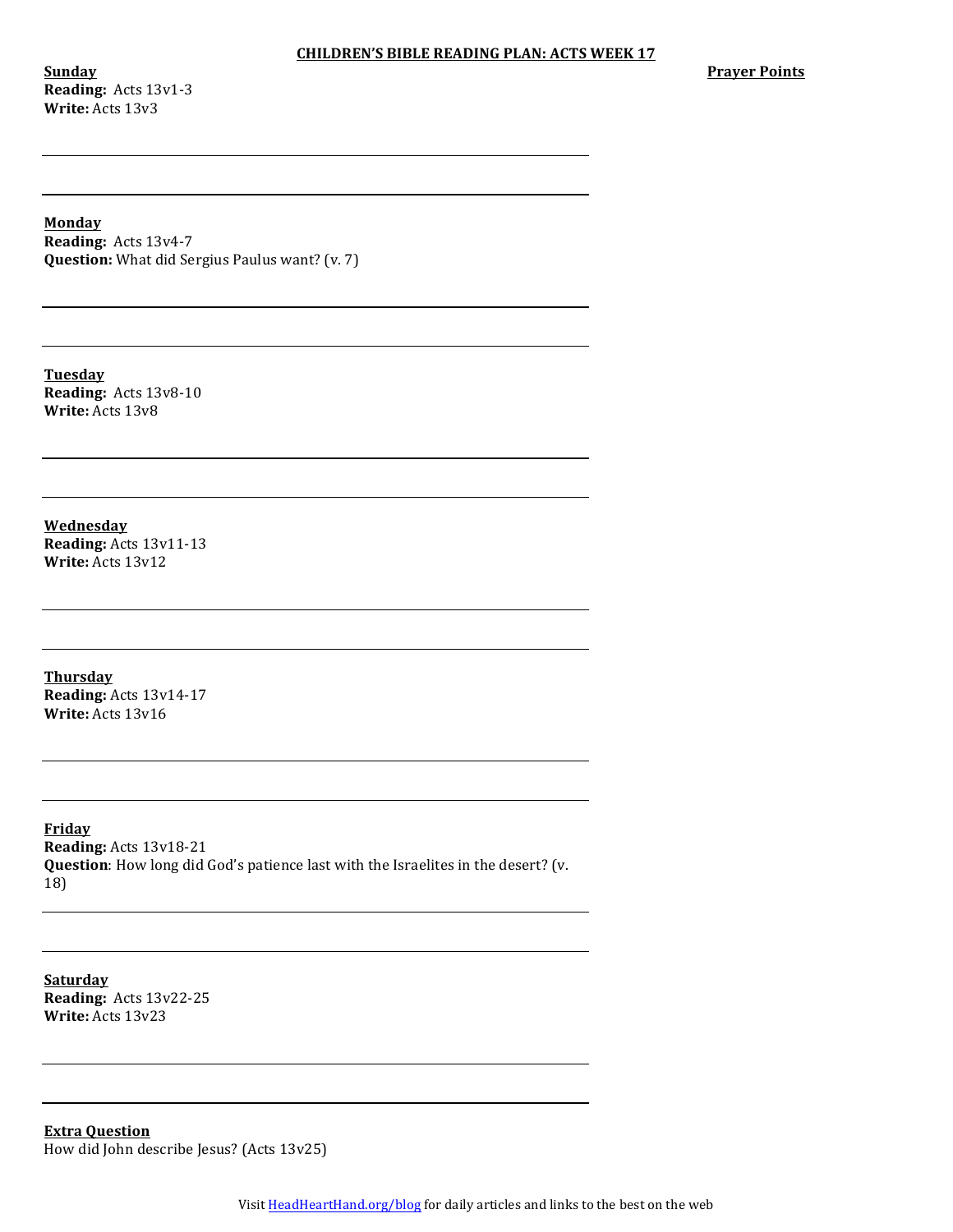**Sunday Reading:** Acts 13v26-31 **Write:** Acts 13v26

**Prayer Points** 

**Monday**

**Reading:** Acts 13v32-37 **Question:** Who is Paul speaking about in verse 37?

**Tuesday Reading:** Acts 13v38-41 **Write:** Acts 13v38

**Wednesday Reading:** Acts 13v42-45 **Question:** What did the Gentiles ask for? (v. 42)

**Thursday Reading:** Acts 13v46-48 **Write:** Acts 13v48

**Friday Reading:** Acts 13v49-52 **Question**: Describe the disciples (v. 52).

**Saturday Reading:** Acts 14v1-3 **Write:** Acts 14v3

**Extra Question** What is it to speak boldly in the Lord? (Acts  $14v3$ )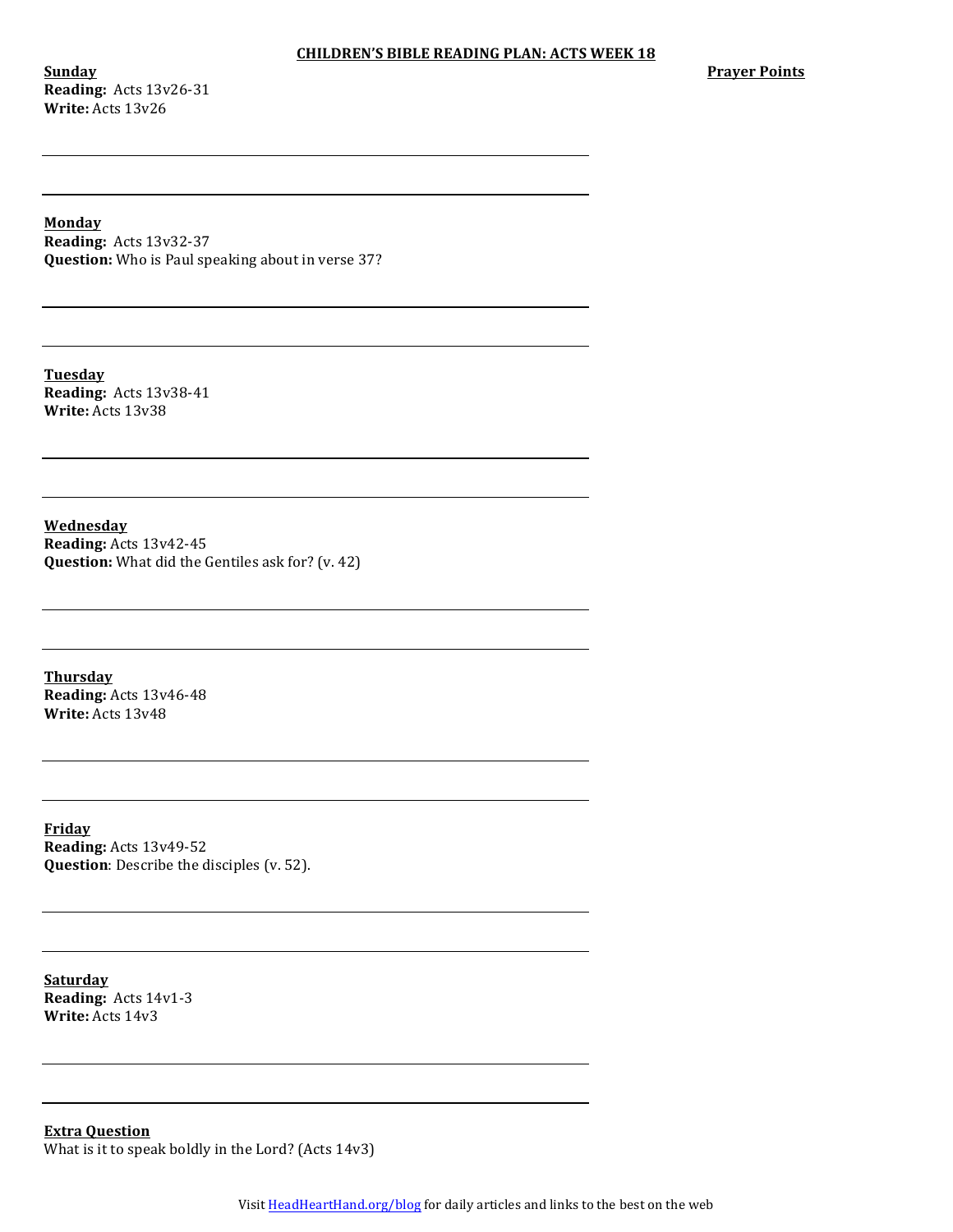**Sunday Reading:** Acts 14v4-7 **Write:** Acts 14v7

## **Monday**

**Reading:** Acts 14v8-10 **Question:** What did Paul see in the paralyzed man? (v. 9)

**Tuesday Reading:** Acts 14v11-13 **Question:** What did the people think about Paul and Barnabas? (v. 11)

**Wednesday Reading:** Acts 14v14-18 **Write:** Acts 14v17

**Thursday Reading:** Acts 14v19-22 **Write:** Acts 14v22

**Friday Reading:** Acts 14v23-28 **Question**: What did the Apostles do in every church? (v. 23)

**Saturday Reading:** Acts 15v1-5 **Write:** Acts 15v4

**Extra Question** What should cause great joy to every Christian?  $(Acts 15v3)$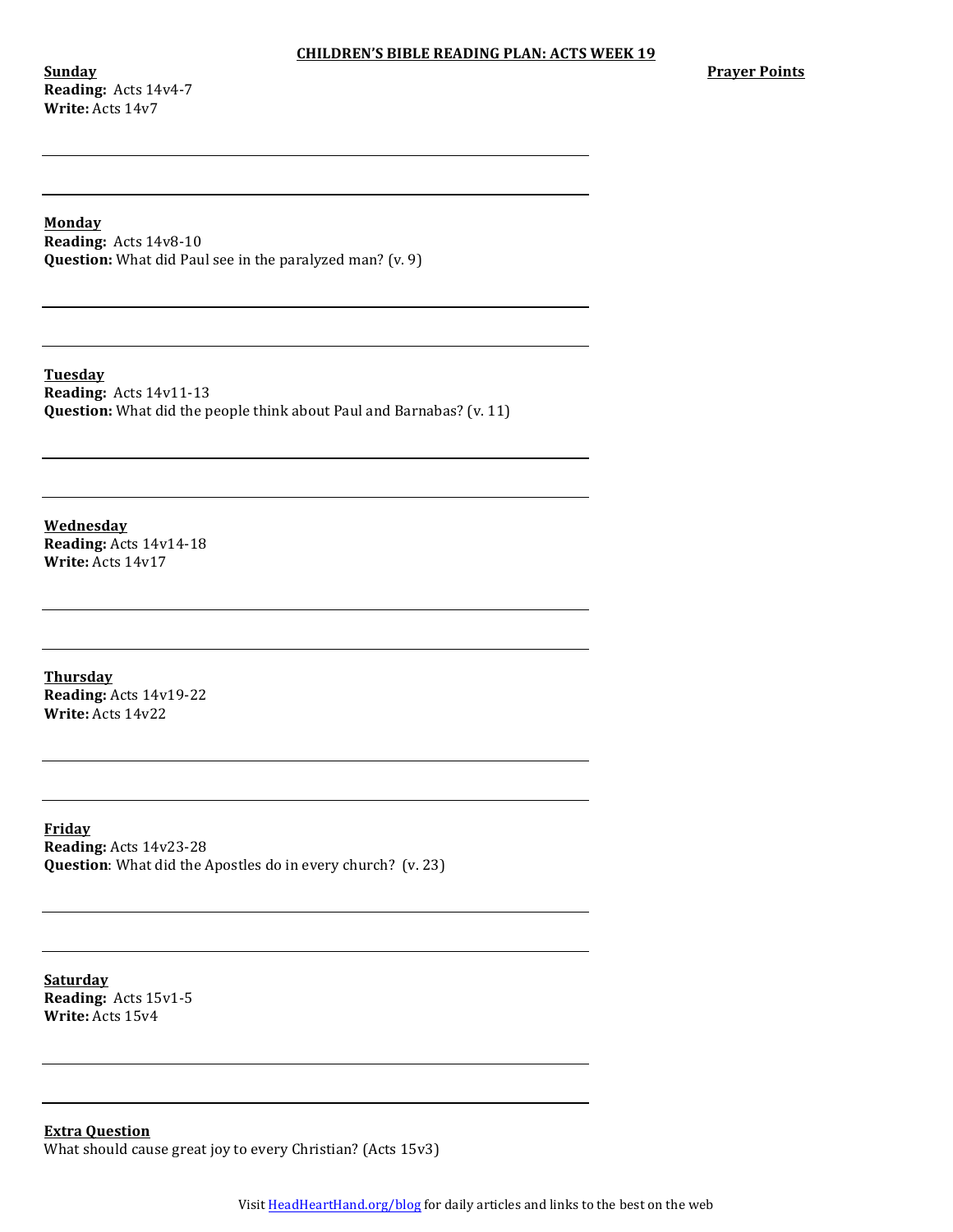**Sunday Reading:** Acts 15v6-9 **Write:** Acts 15v9

**Prayer Points** 

**Monday**

**Reading:** Acts 15v10-12 **Question:** What did the Apostles believe? (v. 11)

**Tuesday Reading:** Acts 15v13-18 **Write:** Acts 15v17

**Wednesday Reading:** Acts 15v19-21 **Question:** What does it mean "Moses was read and preached in every city?" (v. 21)

**Thursday Reading:** Acts 15v22-26 **Write:** Acts 15v26

**Friday Reading:** Acts 15v27-29 **Question**: Who did the Apostles send to the churches? (v. 27)

**Saturday Reading:** Acts 15v30-35 **Write:** Acts 15v31

**Extra Question** What did Paul and Silas continue to do?  $(v. 35)$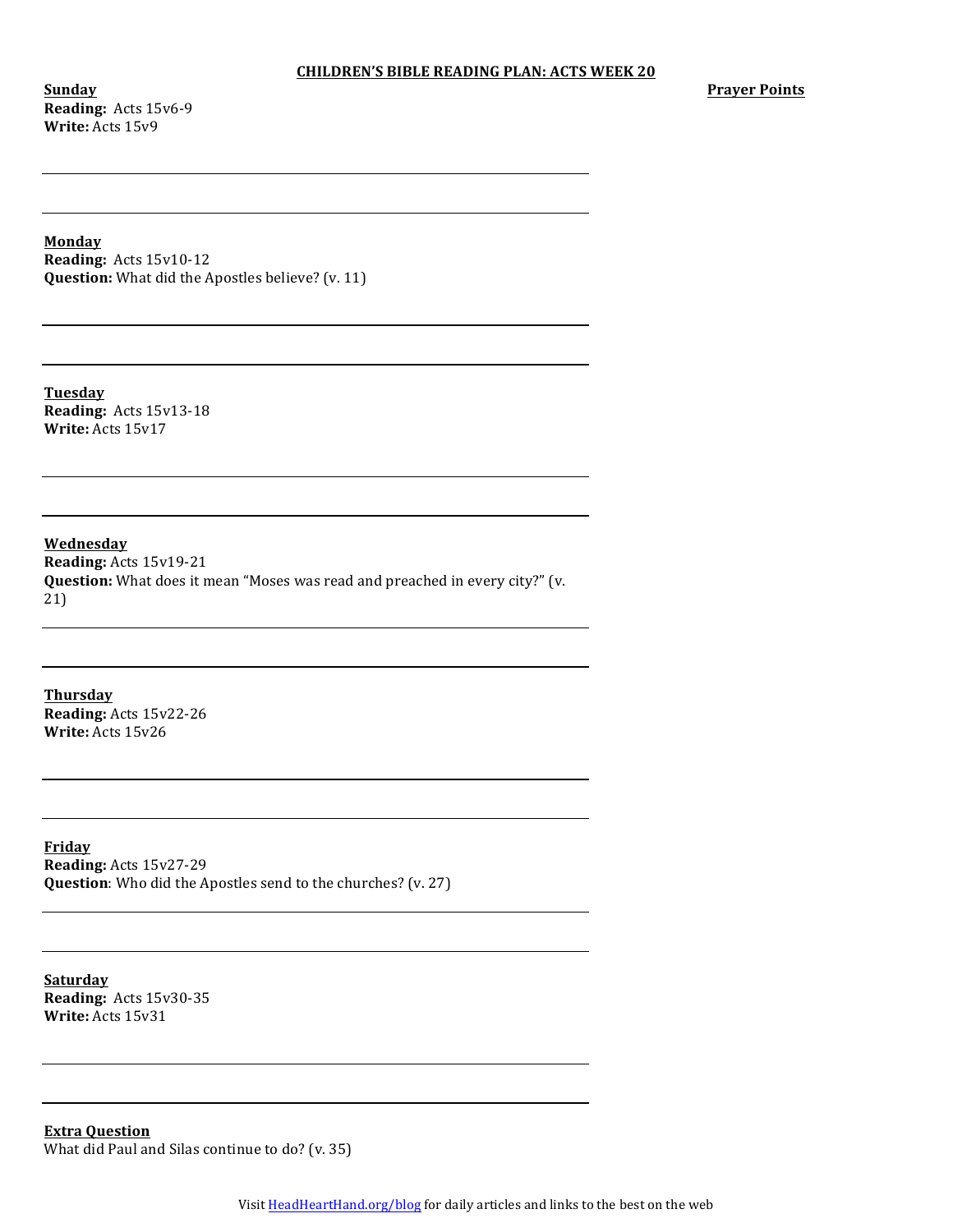**Sunday Reading:** Acts 15v36-41 **Write:** Acts 15v36

**Monday Reading:** Acts 16v1-5 **Question:** Describe the churches (v. 5).

**Tuesday Reading:** Acts 16v6-9 **Write:** Acts 16v9

**Wednesday Reading:** Acts 16v10-13 **Question:** What did Paul do on the Sabbath day? (v. 13)

**Thursday Reading:** Acts 16v14-15 **Question:** What happened to Lydia? (v. 14)

**Friday Reading:** Acts 16v16-18 **Write**: Acts 16v18

**Saturday Reading:** Acts 16v19-24 **Write:** Acts 16v24

**Extra Question** How did Paul and Barnabas react to being imprisoned? (Acts 16v25)25v23)

Visit **HeadHeartHand.org/blog** for daily articles and links to the best on the web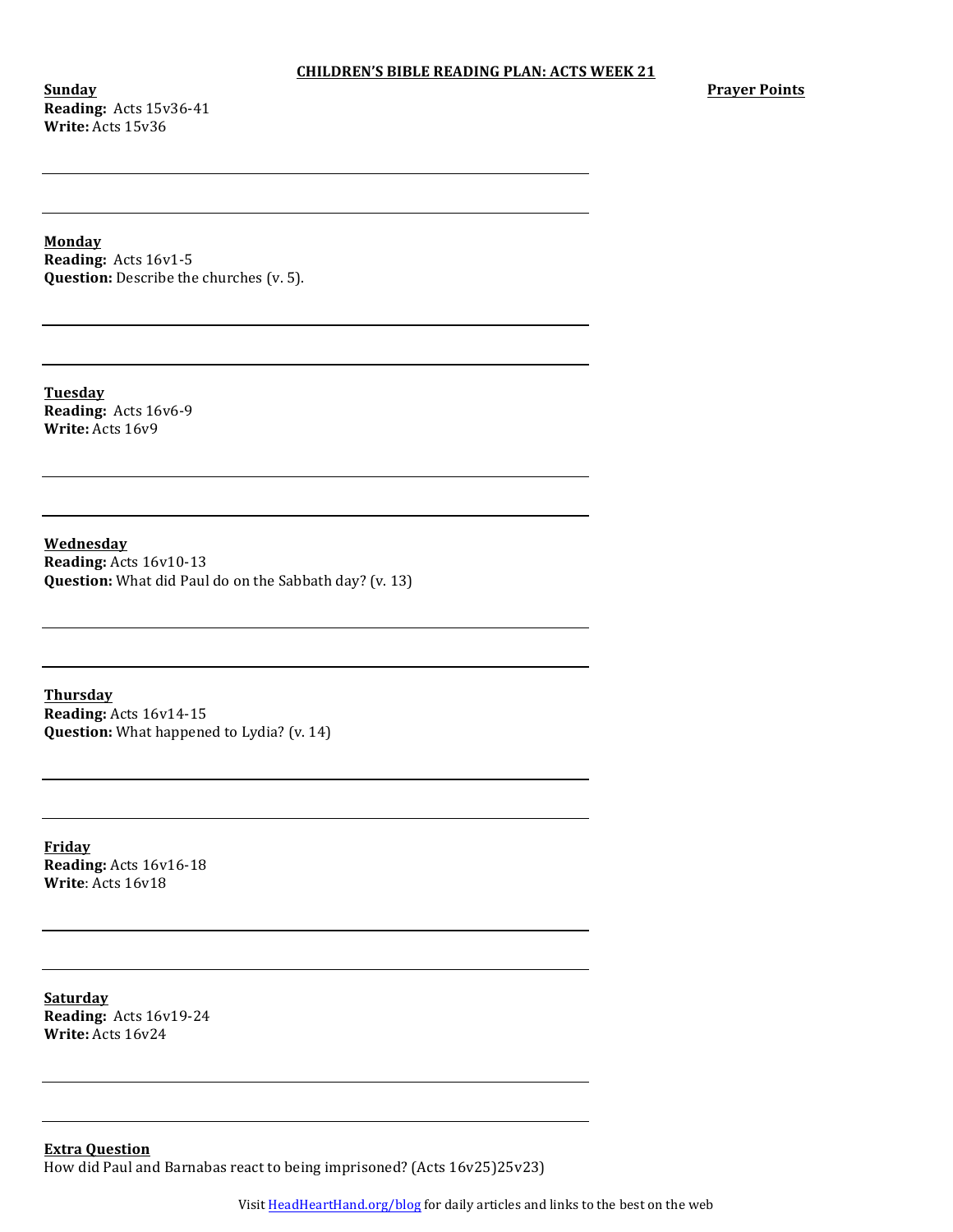**Prayer Points** 

**Sunday Reading:** Acts 16v25-28 **Question:** What did Paul shout when the prison doors opened? (v. 28)

**Monday Reading:** Acts 16v29-34 **Write:** Acts 16v31

**Tuesday Reading:** Acts 16v35-40 **Write:** Acts 16v40

**Wednesday Reading:** Acts 17v1-4 **Question:** What was Paul's sermon? (v. 3)

**Thursday Reading:** Acts 17v5-9 **Write:** Acts 17v7

**Friday Reading:** Acts 17v10-15 **Question**: What did the Bereans do? (v. 11)

**Saturday Reading:** Acts 17v16-21 **Write:** Acts 16v16

**Extra Question** Name some of the idols (false gods) that stir up your own spirit (Acts  $17v16$ ).

Visit **HeadHeartHand.org/blog** for daily articles and links to the best on the web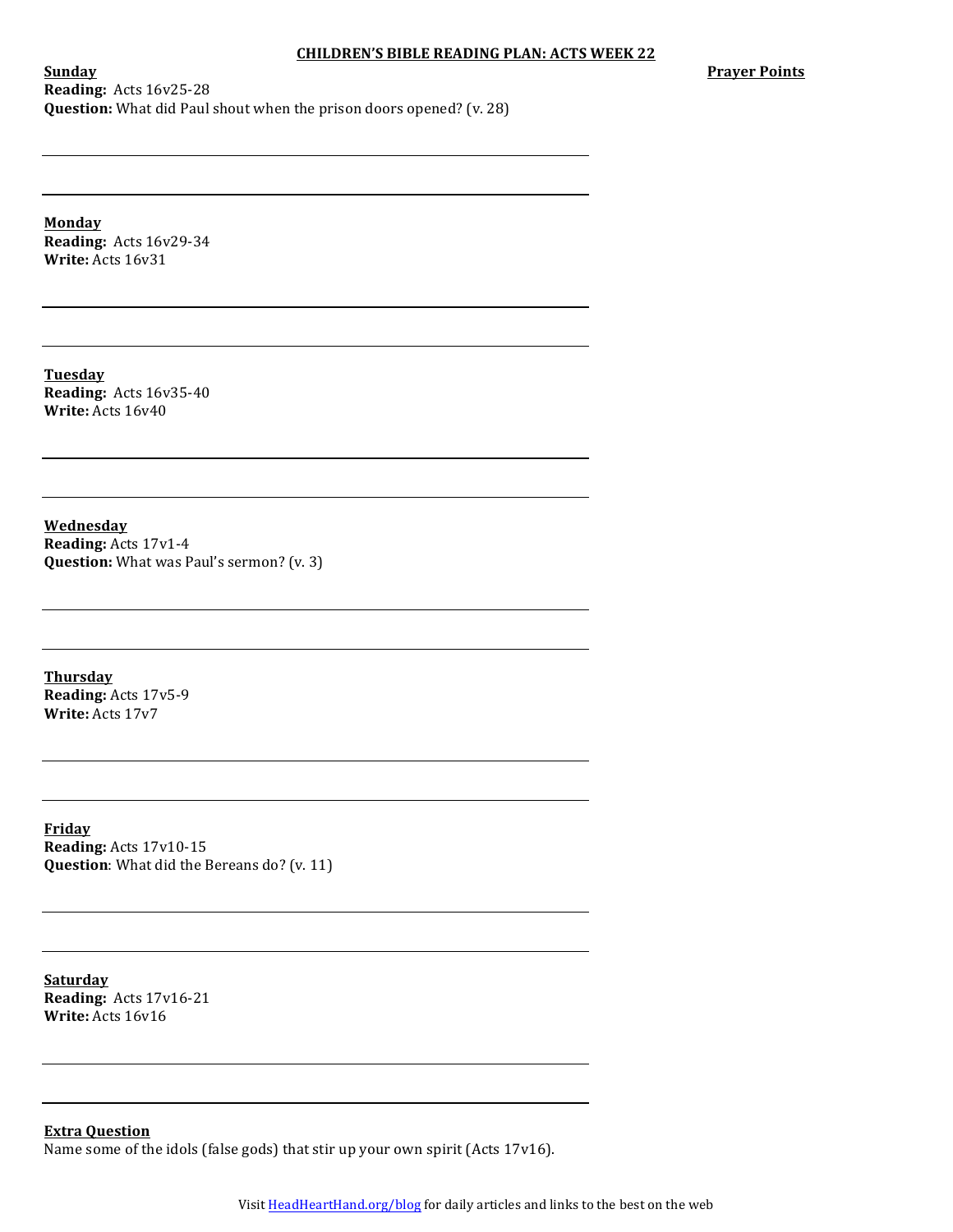**Sunday Reading:** Acts 17v22-25 **Question:** What was the inscription? (v. 23) **Prayer Points** 

**Monday Reading:** Acts 17v26-29 **Write:** Acts 17v28

**Tuesday Reading:** Acts 17v30-34 **Question:** What does God command? (v. 30)

**Wednesday Reading:** Acts 18v1-4 **Write:** Acts 18v4

**Thursday Reading:** Acts 18v5-7 **Question:** What did the Apostles testify? (v. 5)

**Friday Reading:** Acts 18v8-11 **Write**: Acts 18v10

**Saturday Reading:** Acts 18v12-17 **Question:** What did Gallio do? (v. 16)

**Extra Question**

Was Paul trying to get people to worship God contrary to the law? (Acts 18v13).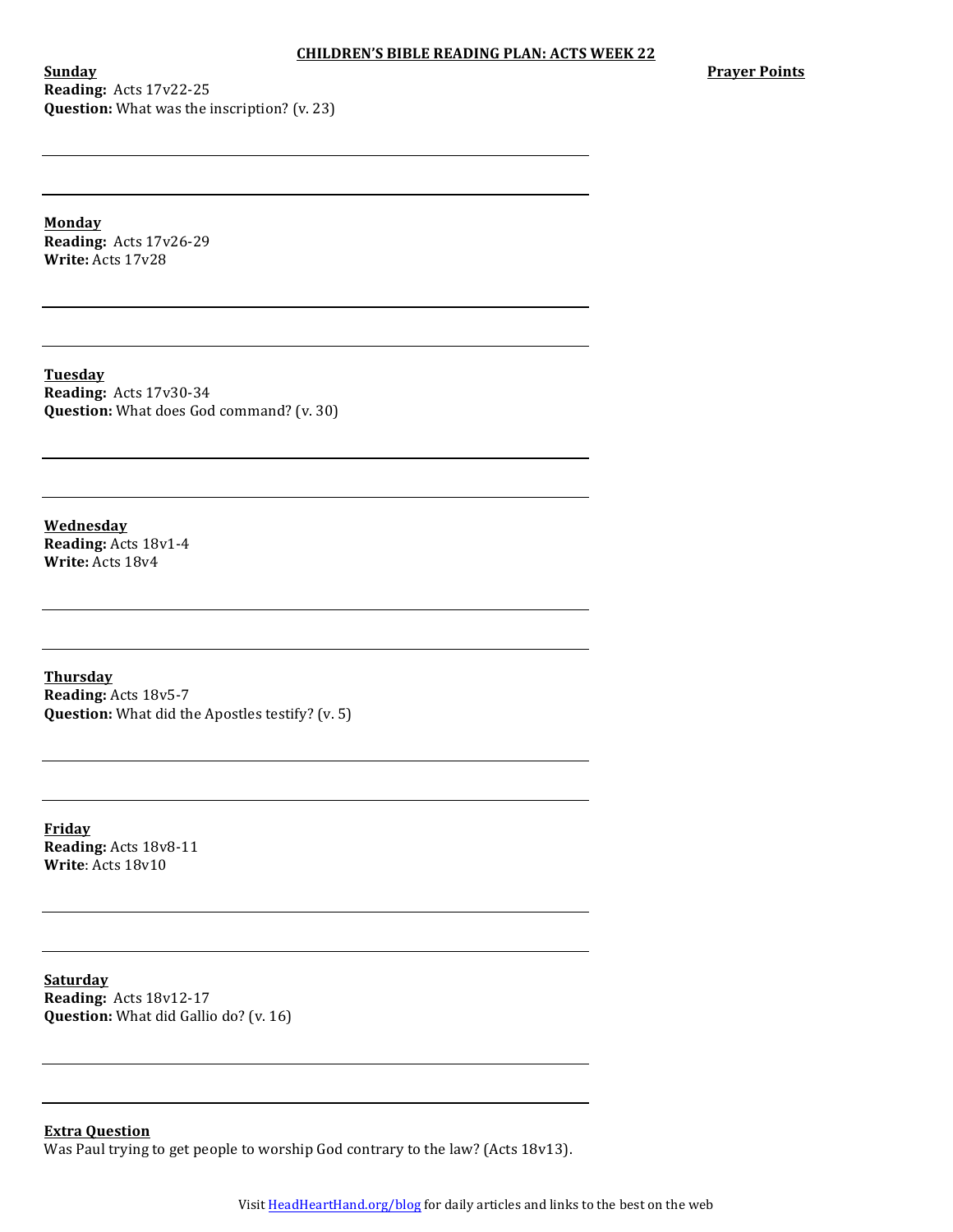**Prayer Points** 

**Sunday Reading:** Acts 18v18-21 **Question:** What did Paul do in the synagogue? (v. 19)

**Monday**

**Reading:** Acts 18v22-25 **Write:** Acts 18v24

**Tuesday Reading:** Acts 18v26-28 **Question:** What did Aquila and Priscilla do? (v. 26)

**Wednesday Reading:** Acts 19v1-4 **Write:** Acts 19v4

**Thursday Reading:** Acts 19v5-8 **Question:** What did Paul do in the synagogue? (v. 8)

**Friday Reading:** Acts 19v9-12 **Write**: Acts 19v10

**Saturday Reading:** Acts 19v13-16 **Question:** What did the man do to the seven sons of Sceva? (v. 16)

**Extra Question** What can we learn from Paul's witness to the Jews? (Acts 18v19, 19v8)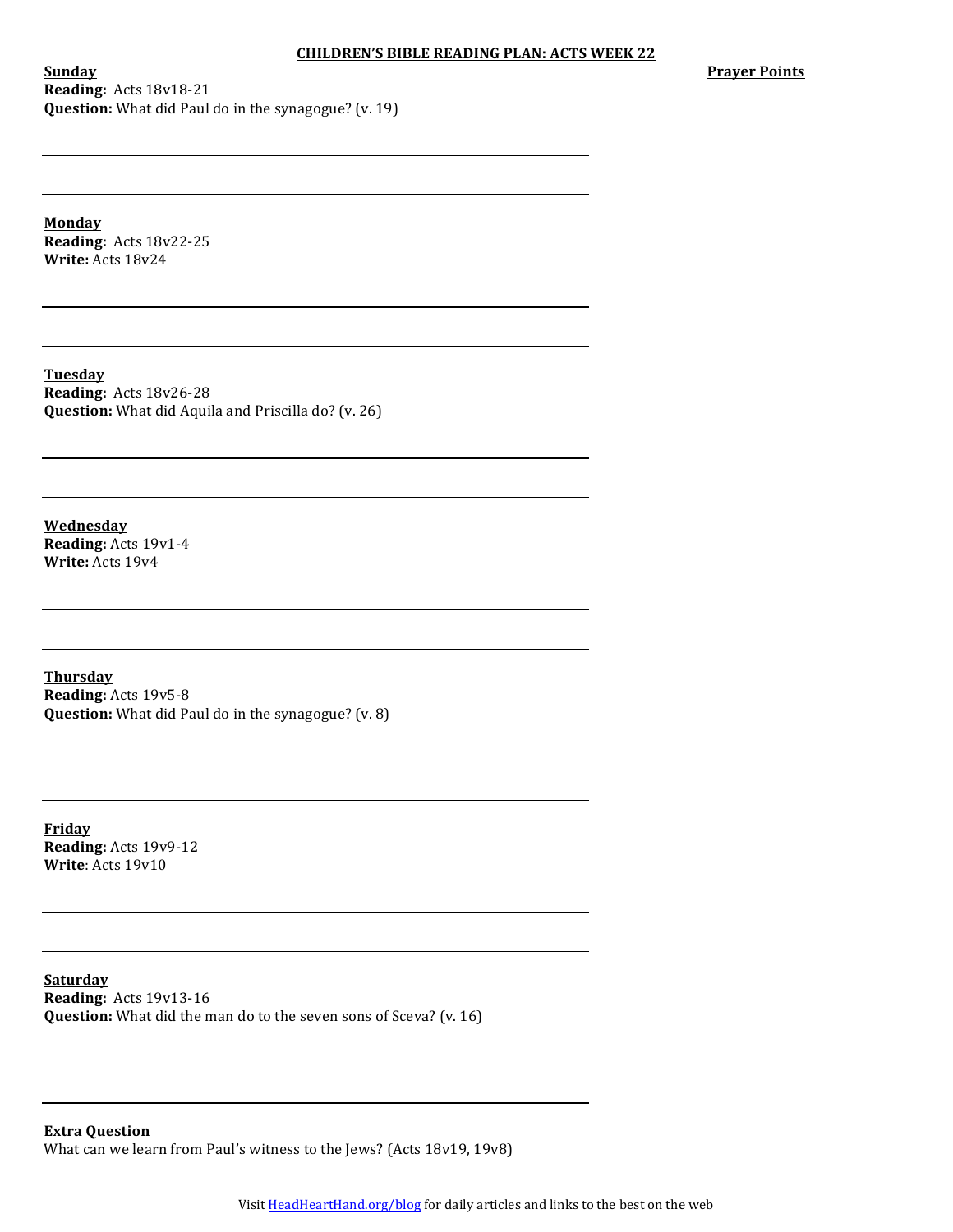**Sunday Reading:** Acts 19v17-20 **Write:** Acts 19v18

**Prayer Points** 

**Monday**

**Reading:** Acts 19v21-25 **Question:** What did Demetrius make? (v. 24)

**Tuesday Reading:** Acts 19v26-29 **Write:** Acts 19v28

**Wednesday Reading:** Acts 19v30-34 **Question:** What did the people cry out? (v. 34)

**Thursday Reading:** Acts 19v35-37 **Write:** Acts 19v36

**Friday Reading:** Acts 19v38-41 **Question**: What did the town clerk do? (v. 41)

**Saturday Reading:** Acts 20v1-5 **Write:** Acts 20v2

**Extra Question** What kind of message did Paul give? (Acts 20v2)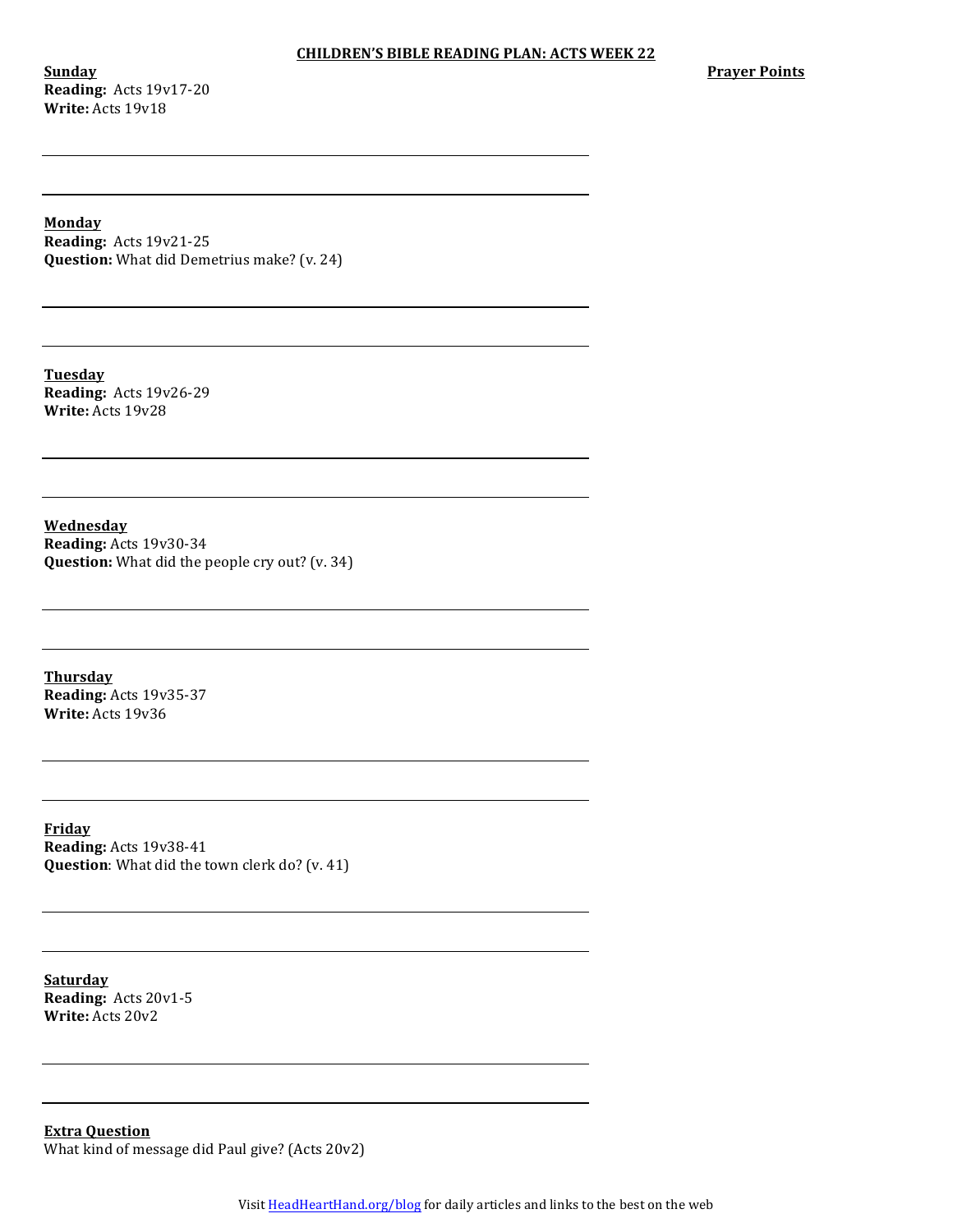**Prayer Points** 

**Sunday Reading:** Acts 20v6-8 **Question:** Describe the room Paul preached in. (v. 8)

**Monday**

**Reading:** Acts 20v9-12 **Write:** Acts 20v12

**Tuesday Reading:** Acts 20v13-16 **Question:** Why was Paul in a rush? (v. 16)

**Wednesday Reading:** Acts 20v17-21 **Write:** Acts 17v21

**Thursday Reading:** Acts 20v22-24 **Write:** Acts 20v24

**Friday Reading:** Acts 20v25-27 **Write**: Acts 20v26

**Saturday Reading:** Acts 20v28-31 **Write:** What did Paul do for 3 years? (v. 31)

**Extra Question** What does Acts 20v26 mean?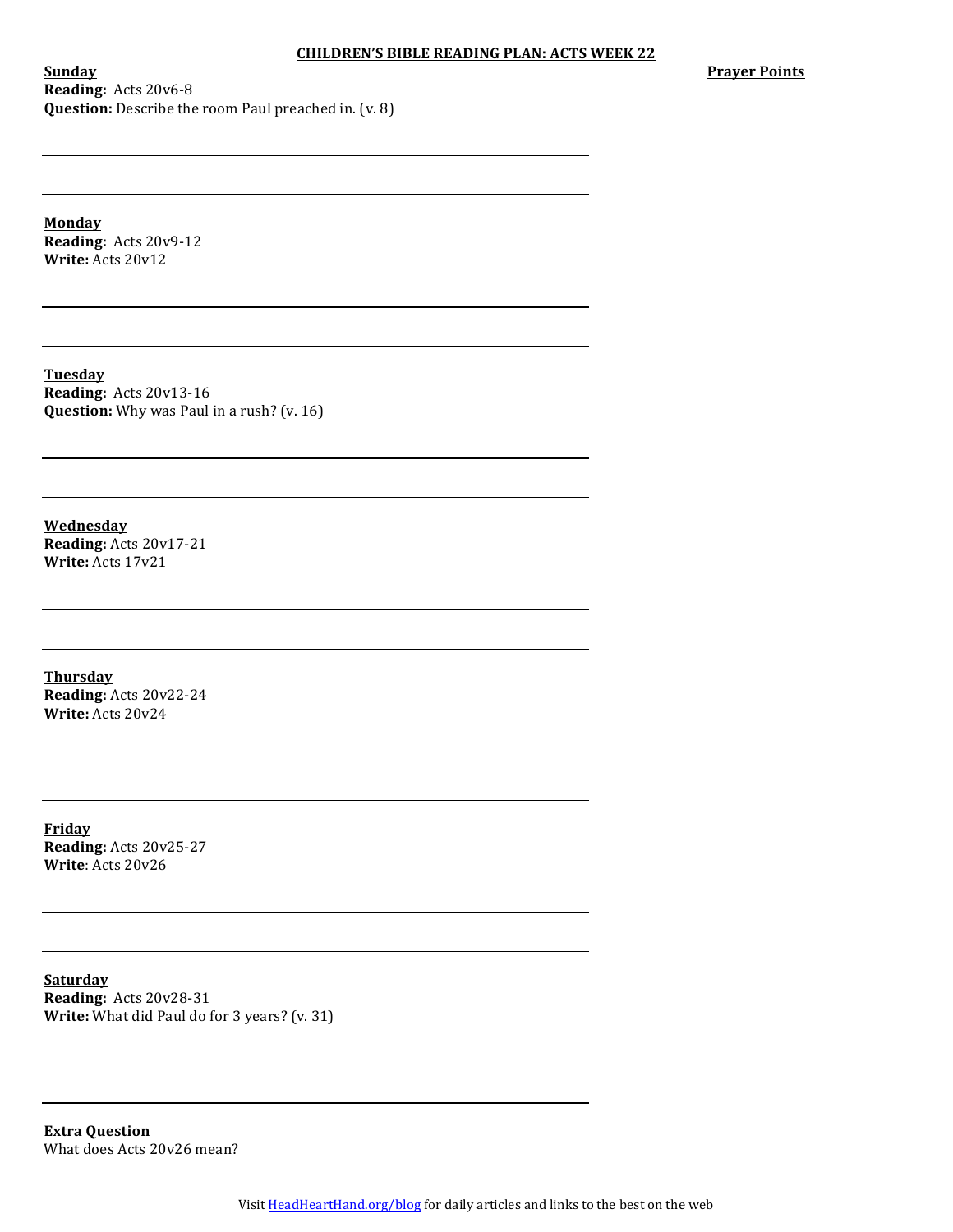**Sunday Reading:** Acts 20v32-35 **Write:** Acts 20v33

**Prayer Points** 

## **Monday**

**Reading:** Acts 20v36-38 **Question:** Why were they so sad? (v. 38)

**Tuesday Reading:** Acts 21v1-4 **Question:** What did the disciples say to Paul? (v. 4)

**Wednesday Reading:** Acts 21v5-9 **Question:** What did they do on the shore? (v. 5)

**Thursday Reading:** Acts 21v10-14 **Write:** Acts 21v14

**Friday Reading:** Genesis 16v1-3 **Question:** What was Sarai's problem? (v. 1)

**Saturday Reading:** Genesis 16v4-6 **Question:** What did Sarai do with Hagar? (v. 6)

**Extra Question** What should we do when we hear of God's blessing on a ministry? (Acts  $21v20$ )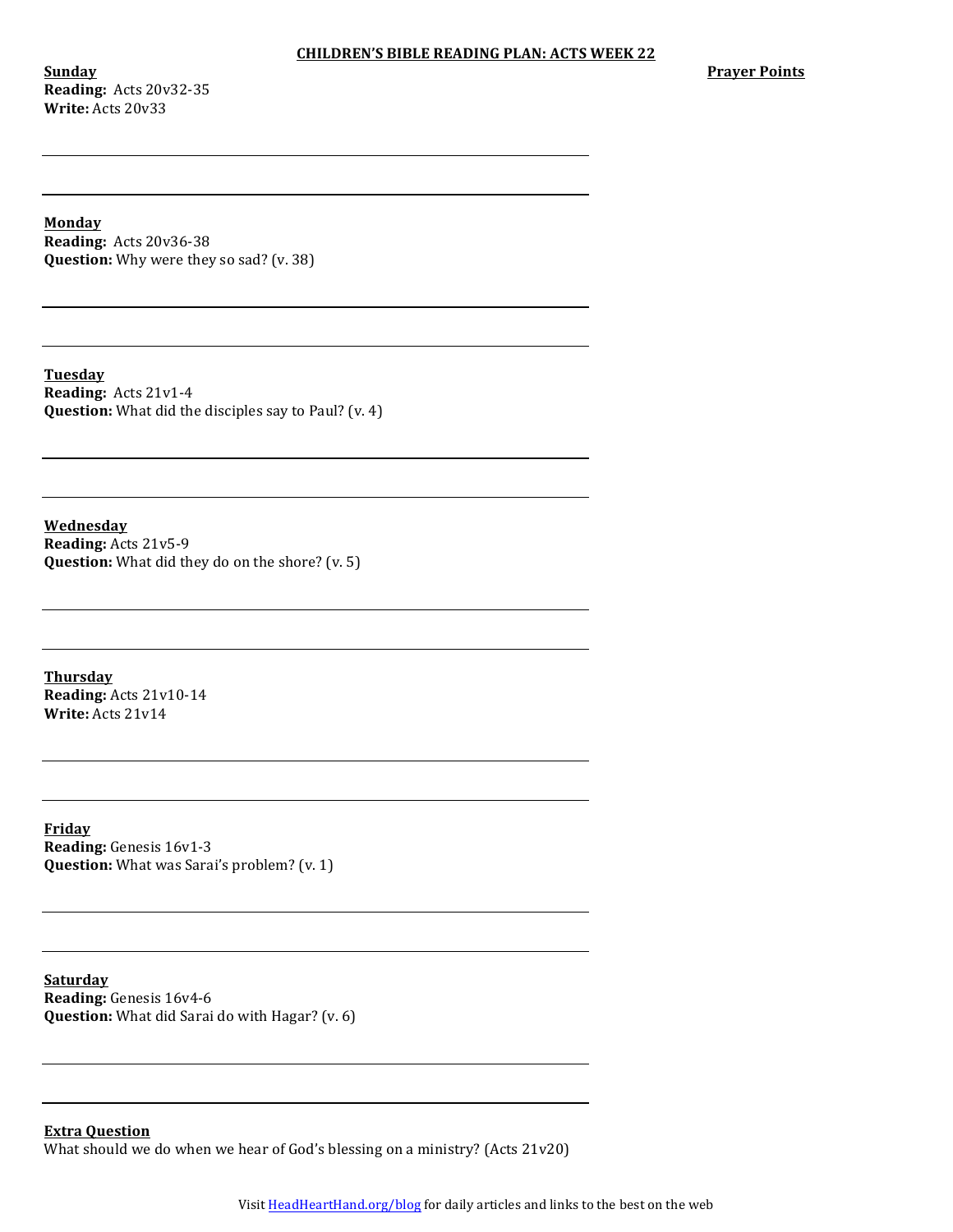**Sunday Reading:** Acts 21v22-25 **Write:** Acts 21v22

**Prayer Points** 

**Monday**

**Reading:** Acts 21v26-29 **Question:** What did they accuse Paul of doing? (v. 28)

**Tuesday Reading:** Acts 21v30-32 **Write:** Acts 21v30

**Wednesday Reading:** Acts 21v33-36 **Question:** Describe the crowd. (v. 34)

**Thursday Reading:** Acts 21v37-40 **Write:** Acts 21v39

**Friday Reading:** Acts 22v1-5 **Write**: Acts 22v4

**Saturday Reading:** Acts 22v6-9 **Write:** Acts 22v8

**Extra Question** How was Paul persecuting Jesus when Jesus was not on earth? (Acts  $22v8$ )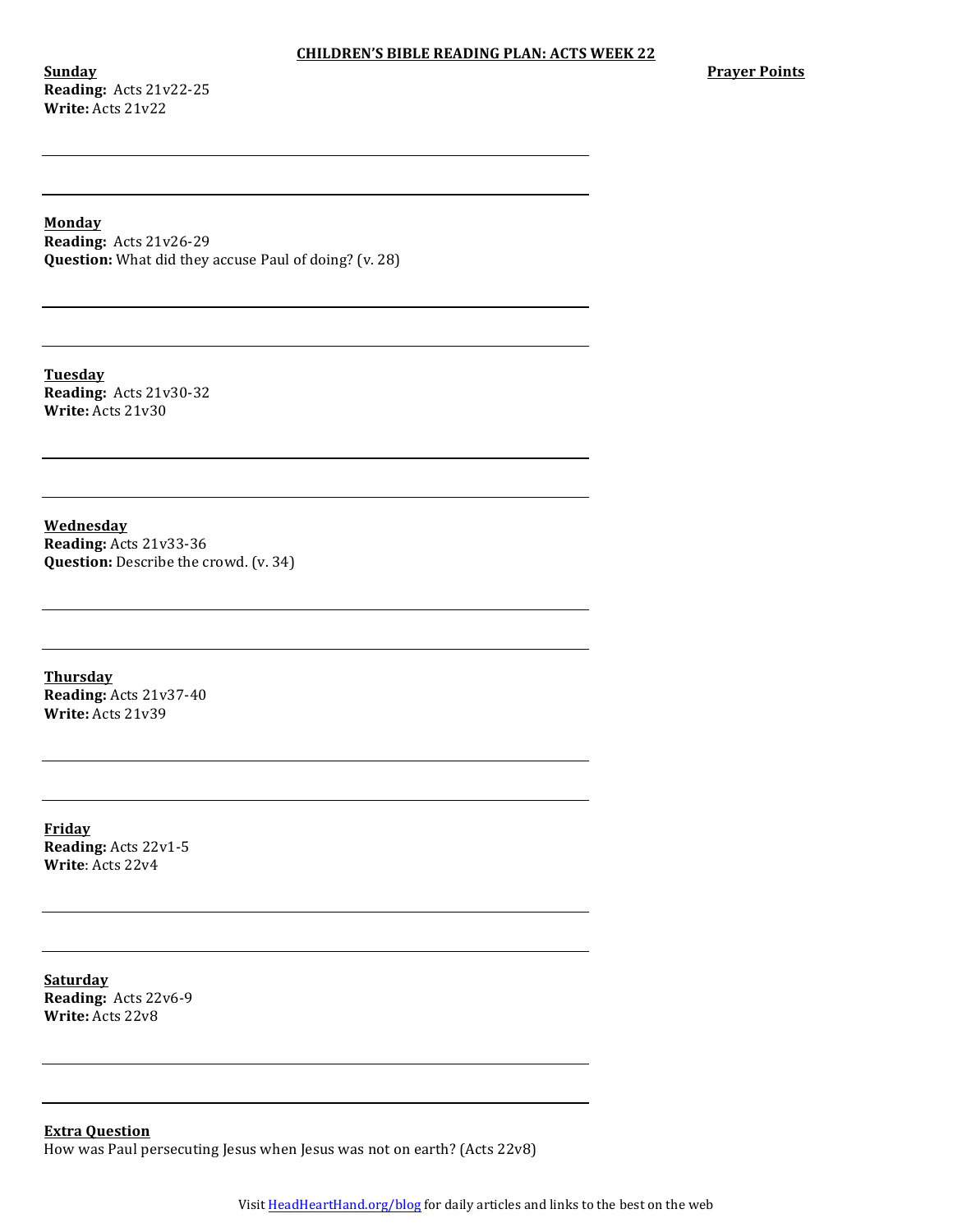**Sunday Reading:** Acts 22v10-13 **Write:** Acts 22v13

**Prayer Points** 

**Monday**

**Reading:** Acts 22v14-18 **Question:** Why did God choose Saul? (v. 14)

**Tuesday Reading:** Acts 22v19-24 **Write:** Acts 22v21

**Wednesday Reading:** Acts 22v25-28 **Question:** How much did Paul pay to be a Roman? (v. 28)

**Thursday Reading:** Acts 22v29-30 **Question:** Why was the chief captain afraid? (v. 29)

**Friday Reading:** Acts 23v1-5 **Write**: Acts 23v1

**Saturday Reading:** Acts 23v6-9 **Question:** What's the difference between the Pharisees and the Sadducees? (v. 8)

**Extra Question** What was the great question at the center of the dispute? (Acts  $23v6$ )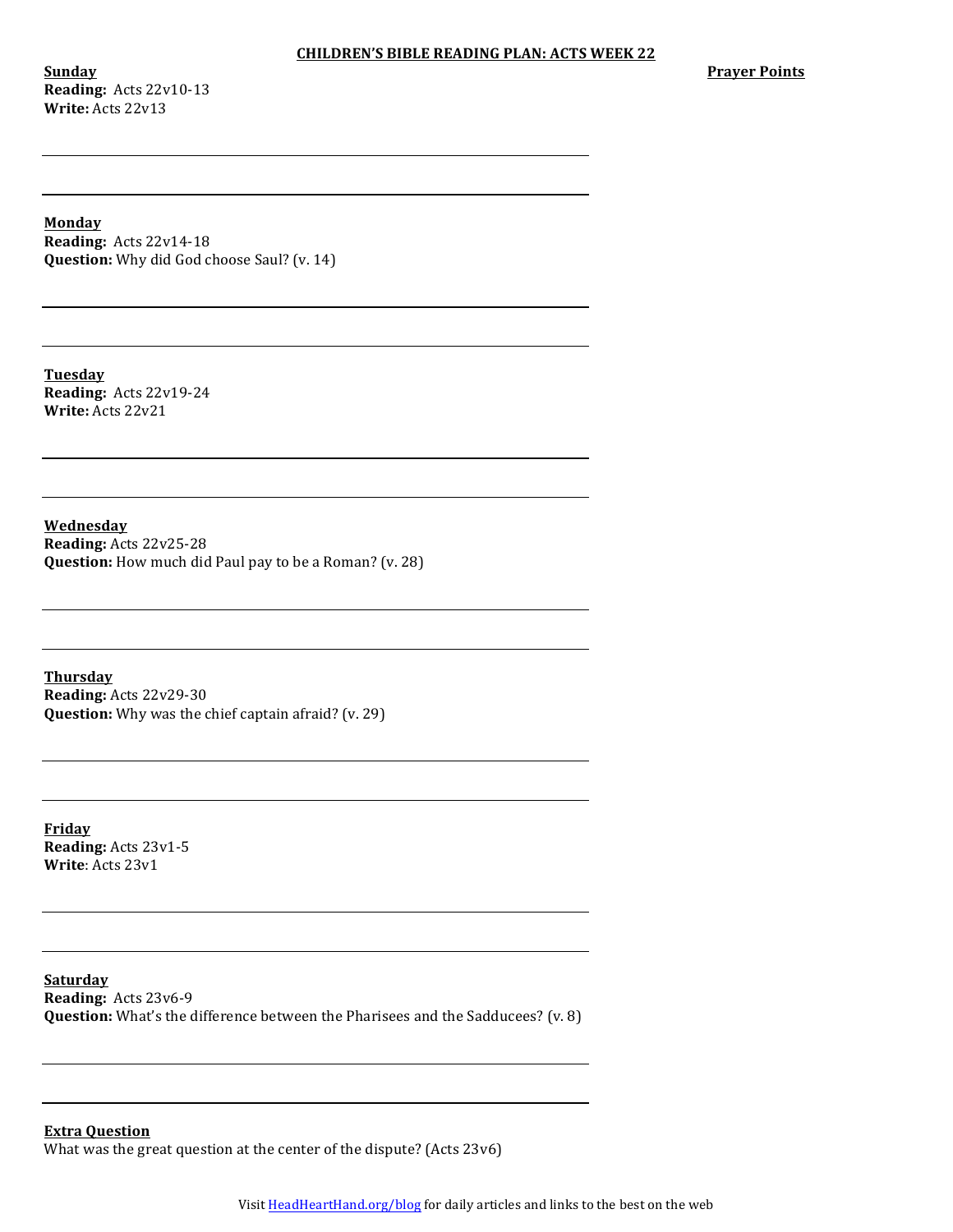**Prayer Points** 

**Sunday Reading:** Acts 23v10-13 **Question:** What did the captain fear about Paul? (v. 10)

**Monday**

**Reading:** Acts 23v14-18 **Write:** Acts 23v16

**Tuesday Reading:** Acts 23v19-22 **Write:** Acts 23v22

**Wednesday Reading:** Acts 23v23-26 **Question:** How many soldiers were assigned to protect Paul? (v. 23)

**Thursday Reading:** Acts 23v27-30 **Write:** Acts 23v27

**Friday Reading:** Acts 23v31-35 **Question**: When did the governor plan to hear Paul? (v. 35)

**Saturday Reading:** Acts 24v1-4 **Write:** Acts 24v4

**Extra Question** What was Tertullus? (Acts 24v1)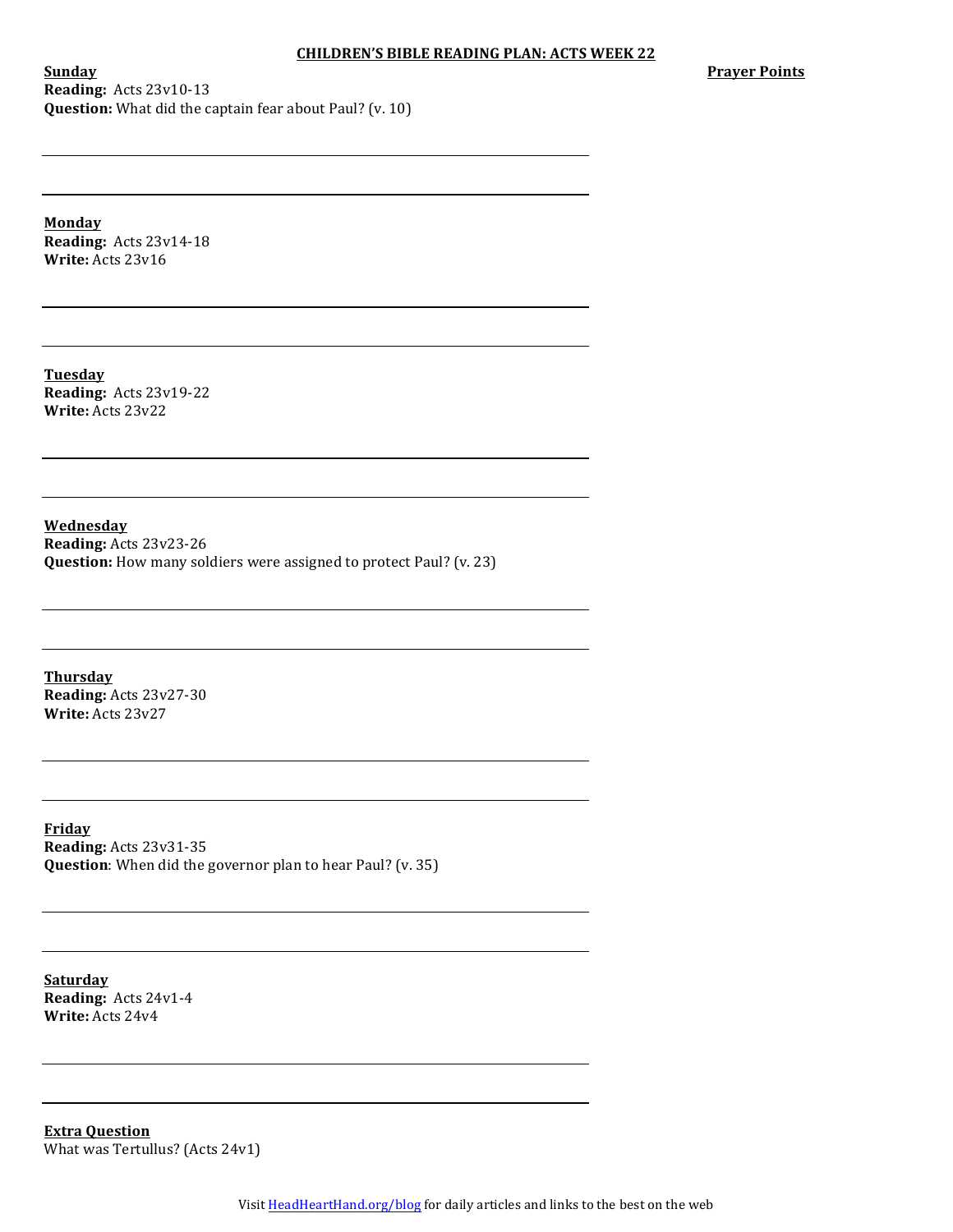**Sunday Reading:** Acts 24v5-9 **Question:** What did they accuse Paul of? (v. 5) **Prayer Points** 

**Monday Reading:** Acts 24v10-15 **Write:** Acts 24v15

**Tuesday Reading:** Acts 24v16-19 **Write:** Acts 24v16

**Wednesday Reading:** Acts 24v20-23 **Question:** Why did Paul say he was being questioned? (v. 21)

**Thursday Reading:** Acts 24v24-27 **Question:** How did Felix respond to Paul's sermon? (v. 25)

**Friday Reading:** Acts 25v1-5 **Question**: What were they planning to do to Paul? (v. 3)

**Saturday Reading:** Acts 25v6-8 **Write:** Acts 25v8

**Extra Question** What should you do if you are falsely accused like Paul was?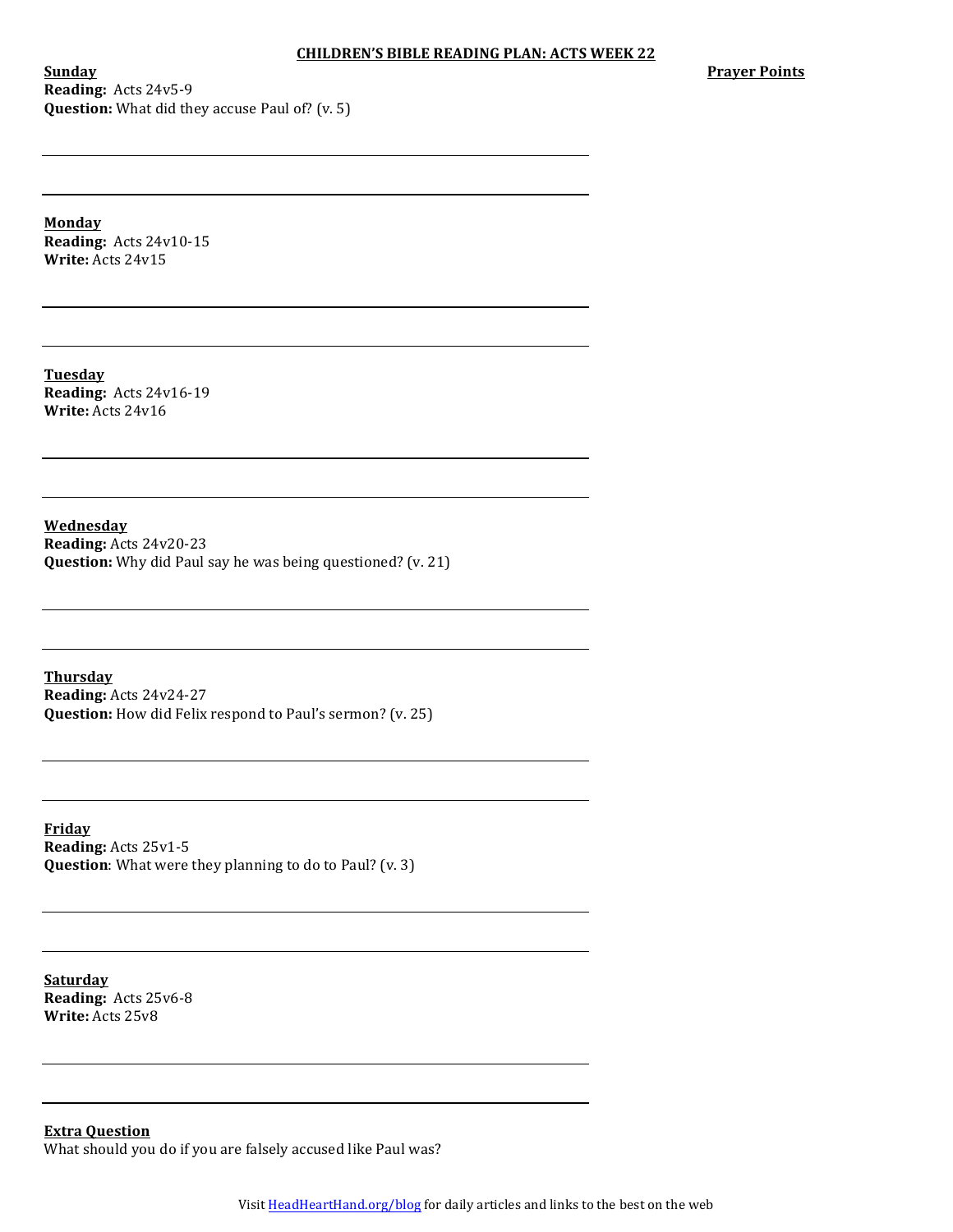**Sunday Reading:** Acts 25v9-12 **Question:** Who did Paul appeal to? (v. 12) **Prayer Points** 

# **Monday**

**Reading:** Acts 25v13-16 **Question:** What did the Romans insist upon when someone was accused? (v. 16)

**Tuesday Reading:** Acts 25v17-20 **Write:** Acts 24v19

**Wednesday Reading:** Acts 25v21-23 **Question:** What did Agrippa want? (v. 22)

**Thursday Reading:** Acts 25v24-27 **Write:** Acts 25v27

**Friday Reading:** Acts 26v1-3 **Question**: What was Agrippa an expert in? (v. 3)

**Saturday Reading:** Acts 26v4-7 **Write:** Acts 26v6

**Extra Question** What was "the promise God made to our fathers"? (Acts 26v6)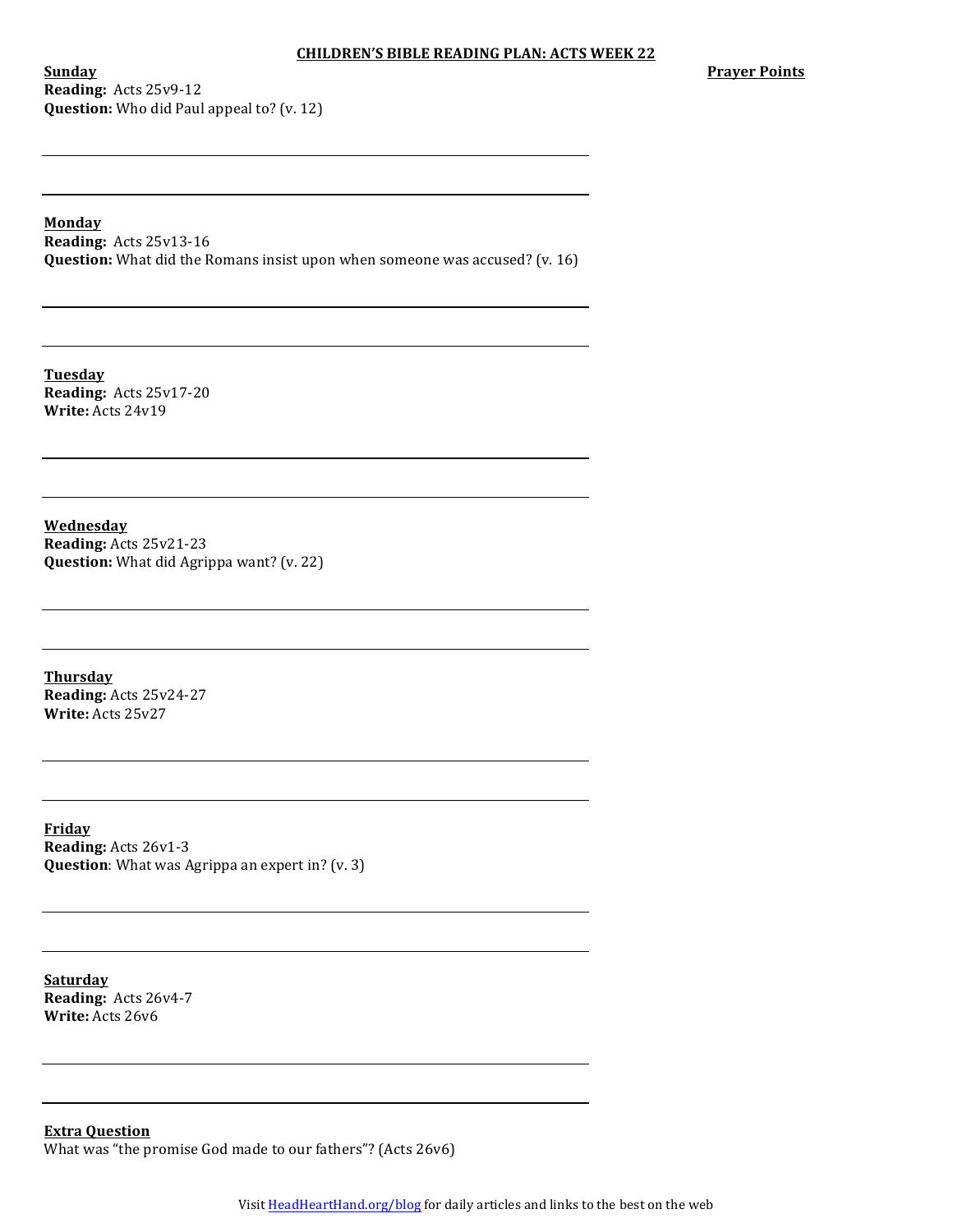**Sunday Reading:** Acts 26v8-11 **Question:** What did Paul do to Christians? (v. 11) **Prayer Points** 

**Monday Reading:** Acts 26v12-15 **Write:** Acts 22v15

**Tuesday Reading:** Acts 26v16-18 **Write:** Acts 26v18

**Wednesday Reading:** Acts 26v19-21 **Question:** What did Paul tell the Gentiles to do? (v. 20)

**Thursday Reading:** Acts 26v22-26 **Write:** Acts 26v25

**Friday Reading:** Acts 26v27-32 **Write**: Acts 26v28

**Saturday Reading:** Acts 27v1-4 **Question:** How did Julius treat Paul? (v. 3)

**Extra Question**

What do you think held back King Agrippa from becoming a Christian? (Acts 26v27-29)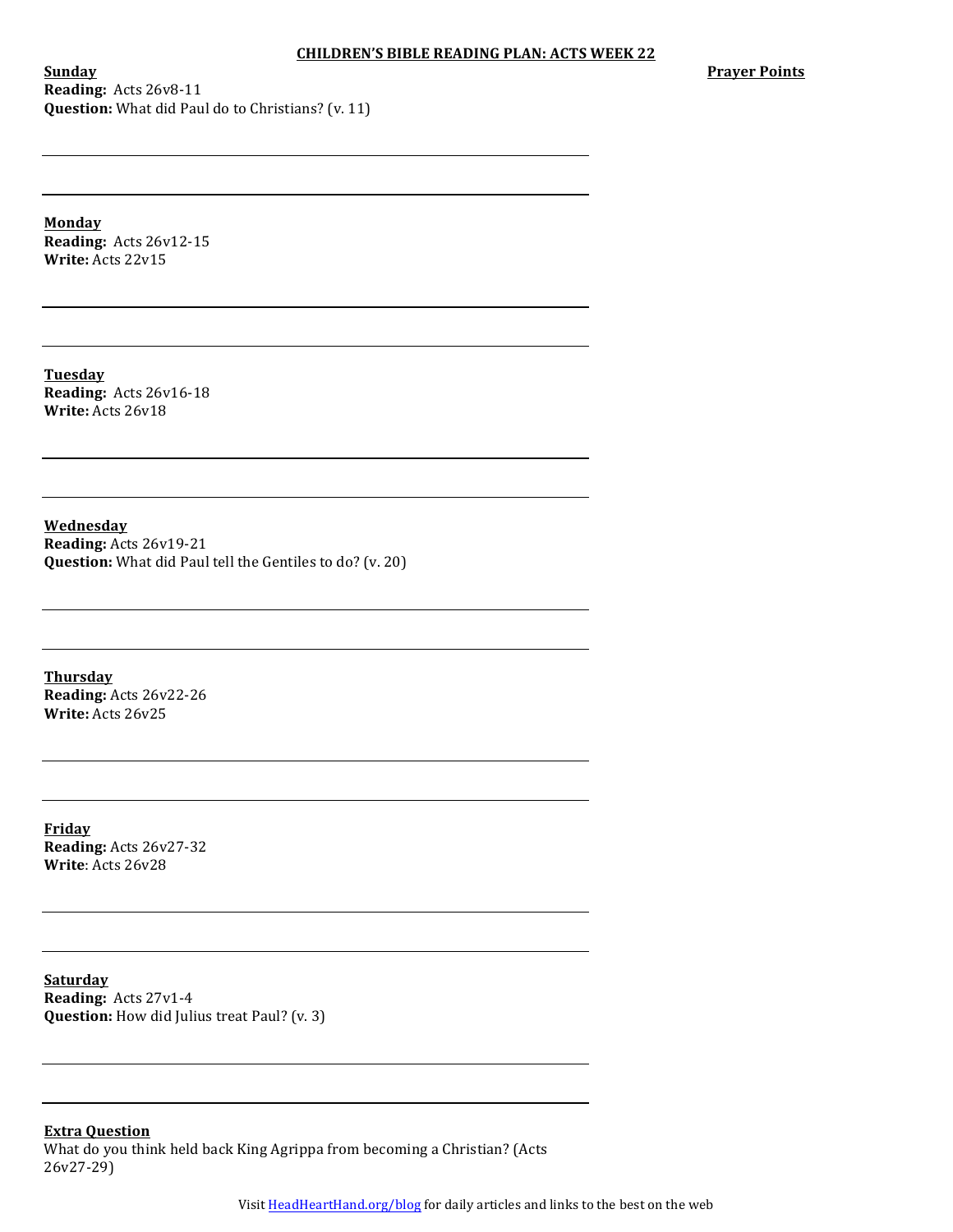## **CHILDREN'S BIBLE READING PLAN: ACTS WEEK 22**

**Sunday Reading:** Acts 27v5-10 **Question:** What did Paul predict? (v. 10) **Prayer Points** 

**Monday Reading:** Acts 27v11-15 **Write:** Acts 27v11

**Tuesday Reading:** Acts 27v16-20 **Write:** Acts 27v20

**Wednesday Reading:** Acts 27v21-25 **Question:** What was the angel's message? (v. 24)

**Thursday Reading:** Acts 27v26-29 **Write:** Acts 27v29

**Friday Reading:** Acts 27v30-34 **Write**: Acts 27v34

**Saturday Reading:** Acts 27v35-39 **Question:** How did the sailors react after Paul's prayer and their meal? (v. 36)

**Extra Question**

What can you learn from Acts 27 about how to handle "storms" (fearful events) in your own life?

Visit **HeadHeartHand.org/blog** for daily articles and links to the best on the web